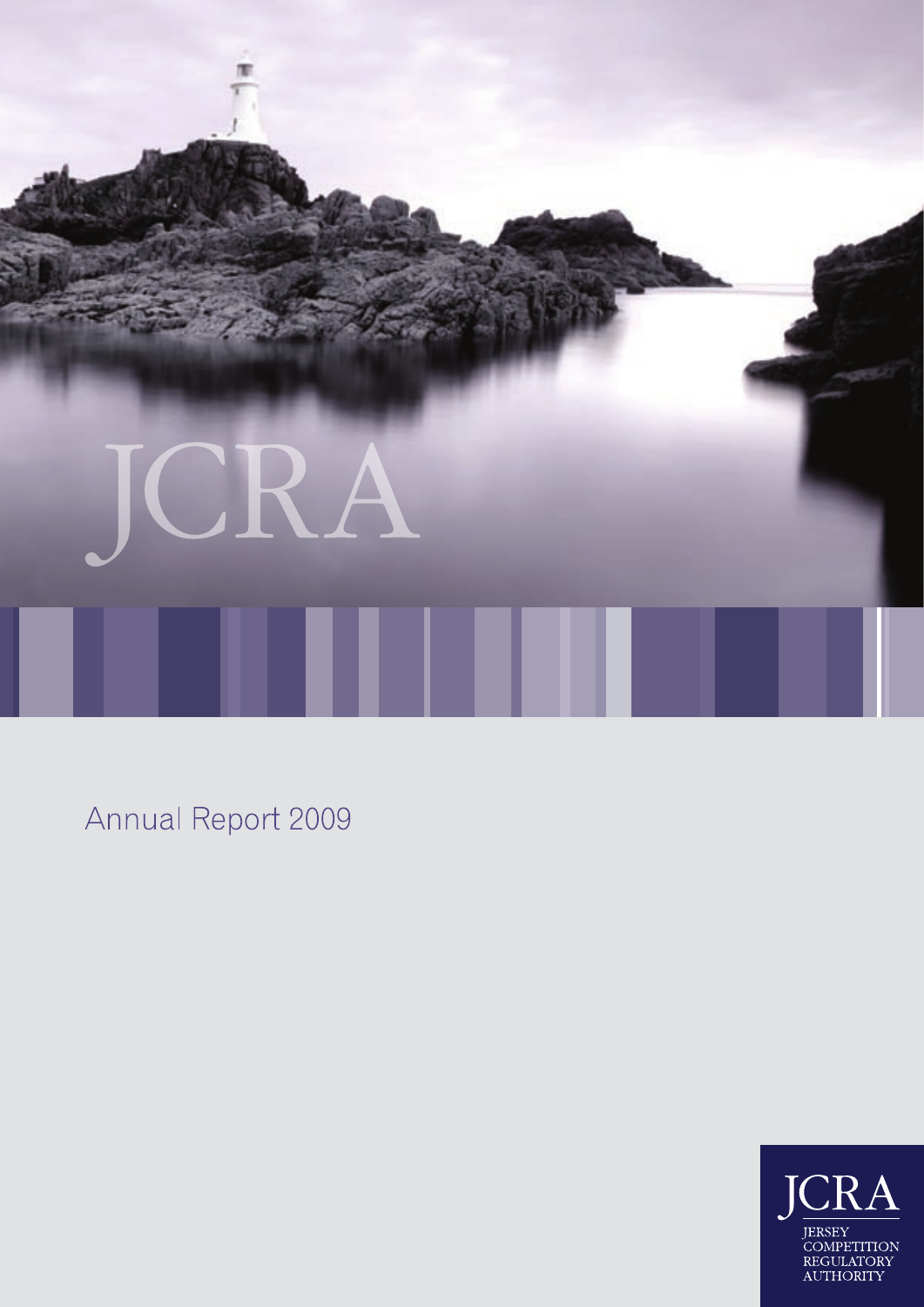# **Contents**

|  | 04   |
|--|------|
|  | 06   |
|  |      |
|  | -08  |
|  | - 09 |
|  | - 21 |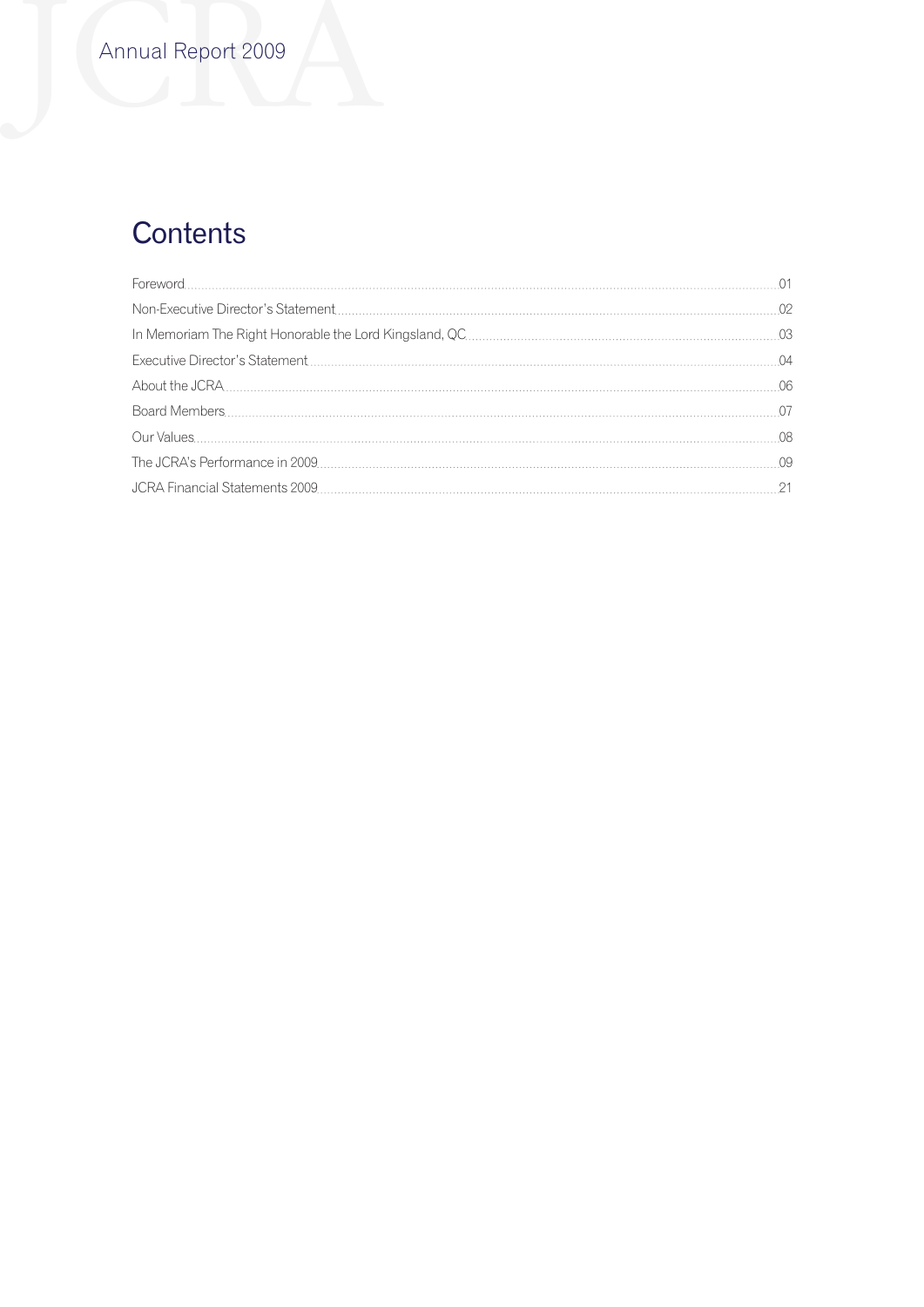## Foreword

This is the ninth Annual Report of the Jersey Competition Regulatory Authority (JCRA). The JCRA is an independent body, established in May 2001 by the States of Jersey, with the primary mission to promote consumer welfare through competition and measures that encourage lower prices and greater choice and innovation in the goods and services available in Jersey. The work of the JCRA is thus expected to contribute to Jersey's long-term economic growth and competitiveness.

This report is made by the JCRA. It is presented to the Economic Development Minister pursuant to Article 18 of the Competition Regulatory Authority (Jersey) Law 2001. The accounts of the JCRA with respect to the financial year ending 31 December 2009 are included in this report, fulfilling the requirement of Article 17 of the same law. This report also fulfils the requirements of Article 59 of the Telecommunications (Jersey) Law 2002 and Article 13 of the Postal Services (Jersey) Law 2004, each of which require the JCRA to publish an Annual Report in respect of each financial year surveying relevant developments and reviewing competition in, and restrictions on, the supply of telecommunications and postal services in Jersey.

More information on the JCRA and its activities can be found on the website www.jcra.je

Jersey Competition Regulatory Authority 2nd Floor, Salisbury House, 1-9 Union Street St Helier, Jersey Channel Islands, JE2 3RF Tel: +44 (0)1534 514990 Fax: +44 (0)1534 514991 Email: enquiries@jcra.je Website: www.jcra.je

All rights reserved.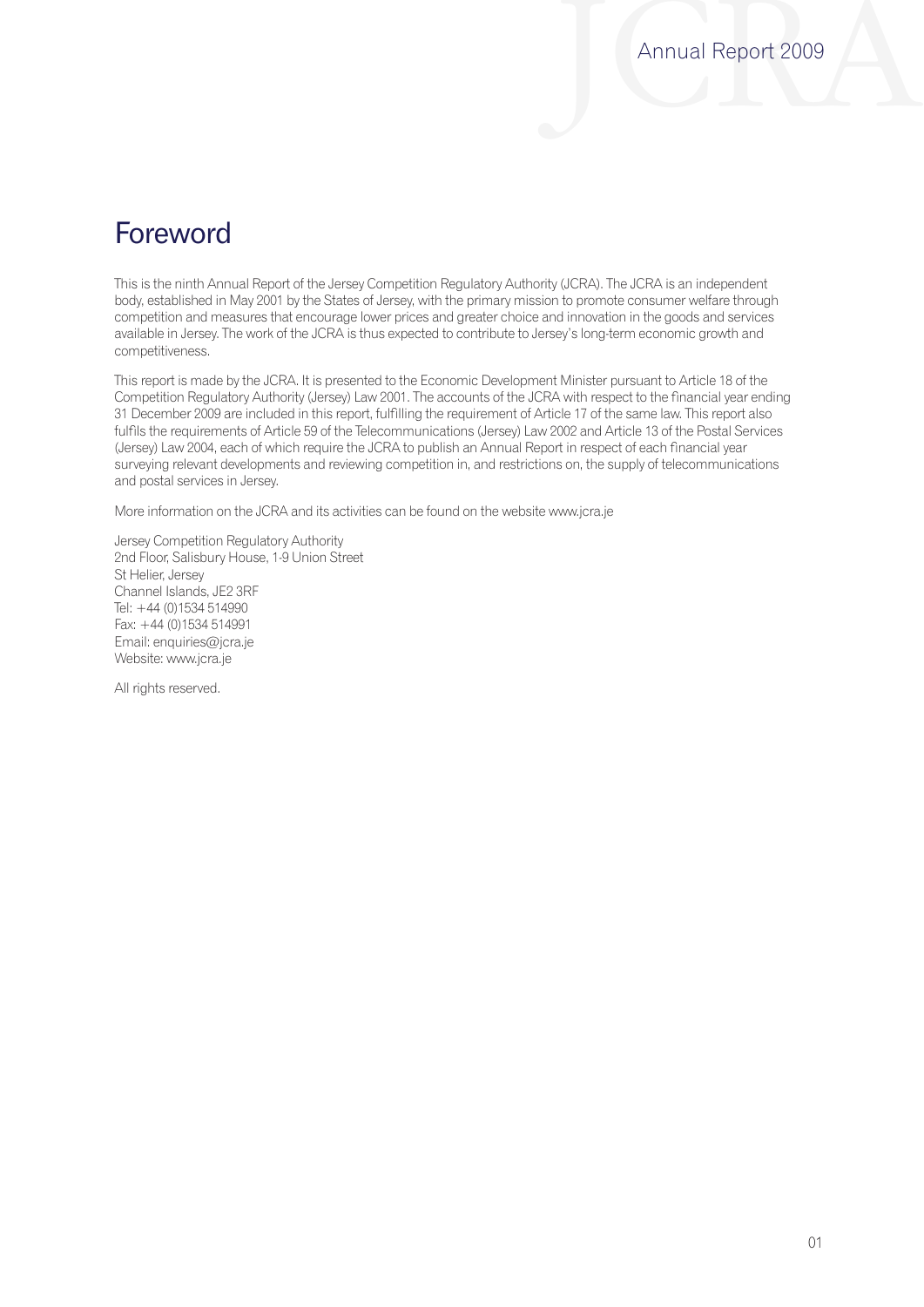## Non-Executive Director's Statement



The Board was saddened by the unexpected death in July of the Chairman, The Right Honourable Lord Kingsland. He was an exceptional individual who had guided the JCRA to a position of increasing strength and professionalism. He is greatly missed. The legacy of the strength of his leadership is an organisation that has continued to function highly effectively pending the appointment of a replacement by the States of Jersey in 2010.

In the field of telecom regulation it was gratifying to see that a full year of mobile number portability did produce a truly competitive market to the benefit of consumers. Attention was turned during the year to fixed line and broadband services. It is hoped that changes in both these services can be implemented in the coming years, again for the benefit of consumers.

The possibility of increased competition is also being considered in Jersey's postal market. During the year detailed studies were carried out on the Universal Service Obligation under which Jersey Post operates. It will be important to ensure that this obligation can still be fulfilled in a more competitive environment. This will be the subject of further attention in the coming year.

Under the competition law enforcement investigations were concluded on both the airport authority and Transport and Technical Services. In the former case cooperative working ensured a satisfactory outcome while in the latter case it was unfortunately necessary to issue an abuse of dominance decision and impose a fine. A fine also had to be imposed on Lufthansa AG, who had failed to abide by Jersey's competition law in spite of being made aware of their legal obligations. This should send a clear signal to other organisations of the need to comply with Jersey law.

During the year the JCRA also undertook various investigations at the States request, such as the currently impending inquiry into Jersey's motor vehicle sector.

Internationally the reputation of the JCRA grew. It is now well respected in the field of small economy regulatory activity. In October a seminar was held for Jersey stakeholders at which the heads of the UK and French competition authorities were guest speakers.

We would like to express our warmest thanks to the Executive Director and all the staff at the JCRA for their continuing hard work and dedication.

#### **Christopher Bright Richard Povey Robert Foster** Non-Executive Directors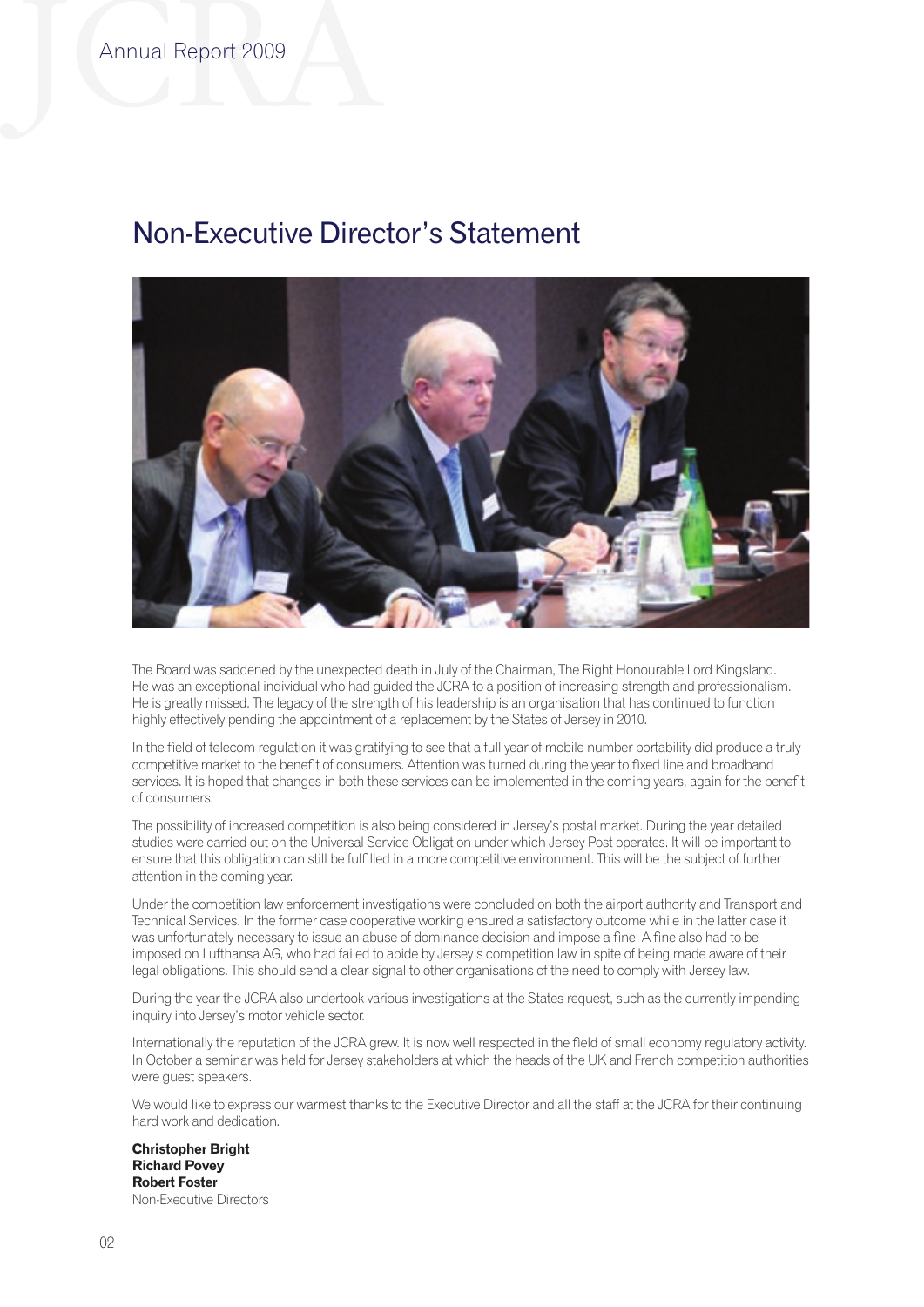Annual Report 2009

# In Memoriam, The Right Honourable the Lord Kingsland, QC



## **1 January 1942 - 12 July 2009**

The JCRA's Chairman, The Right Honourable the Lord Kingsland, QC, died unexpectedly in July 2009. Lord Kingsland was appointed Chairman of the JCRA in July 2004 and re-appointed in July 2007.

Soon after becoming the JCRA's Chairman, Lord Kingsland stated that "the more competitive the economy, the better the quality and value of the goods and services it produces and, consequently, the greater the benefit to the consumer." The JCRA's actions in 2009, as detailed in this Annual Report, contributed positively to this goal, and we will continue to strive for it in 2010 and beyond. Lord Kingsland had a long and distinguished career. He was an MEP from 1979 to 1994, leader of the Conservative group of MEPs from 1987 to 1994, and Vice-chair of the European People's Party Parliamentary Group from 1992 to 1994. He was appointed Queen's Counsel in 1988, a Knight Bachelor in 1990 and Privy Counsellor in 1994, the same year that he received his peerage and was raised to the House of Lords as Baron Kingsland of Shrewsbury in the County of Shropshire. He served as Shadow Lord Chancellor from 1997 to 2007 and as a Recorder, Deputy High Court Judge and practising barrister specialising in competition law.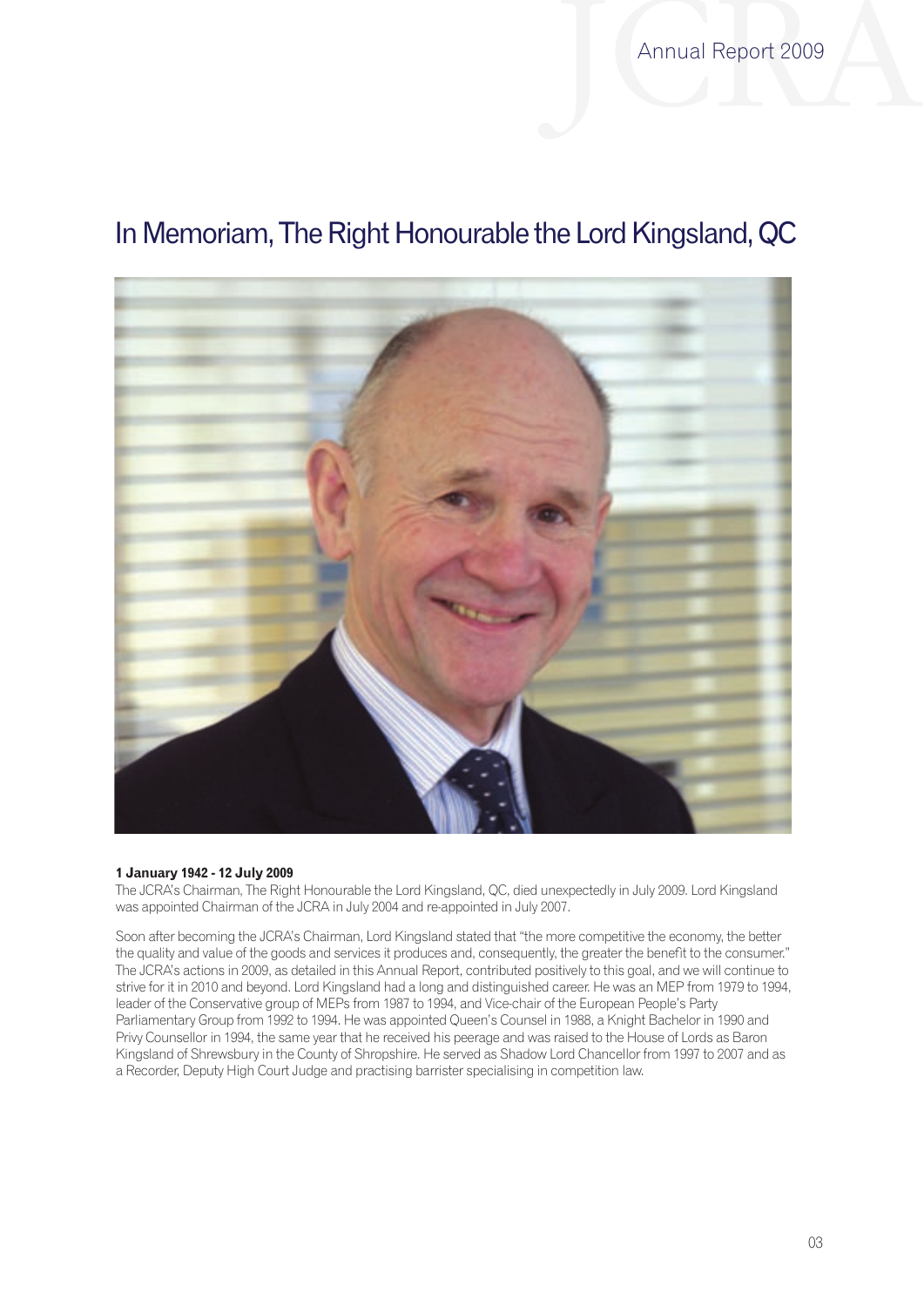# Executive Director's Statement



In 2009, the JCRA achieved many significant accomplishments in all three of its main areas of activity: Competition Law enforcement, telecommunications regulation, and postal regulation.

In Competition Law enforcement, 2009 saw the conclusion of two long-standing JCRA investigations - involving Jersey Airport in the provision of airside retail services, and Transport and Technical Services ("TTS") concerning the provision of sewerage services. In the former, Jersey Airport cooperated closely with the JCRA to address potential concerns by increasing choice and competition in the retail services available at the Airport, thus enabling the JCRA to successfully close its investigation. In the latter, the JCRA issued an abuse of dominance decision against TTS (the first such decision under Jersey's Competition Law) and imposed a financial penalty of £15,000. The JCRA's actions in this matter also resulted in TTS removing long-standing restrictions to competition in sewerage services. Furthermore, in 2009 the JCRA fined Lufthansa AG £25,000 for failing to observe Jersey's merger notification and approval requirements with respect to its acquisition of British Midland PLC. Combined, these actions demonstrate the JCRA's willingness and ability to apply the provisions of the Competition Law equally to all undertakings doing business in Jersey, whether locally owned, Government operated, or multinational.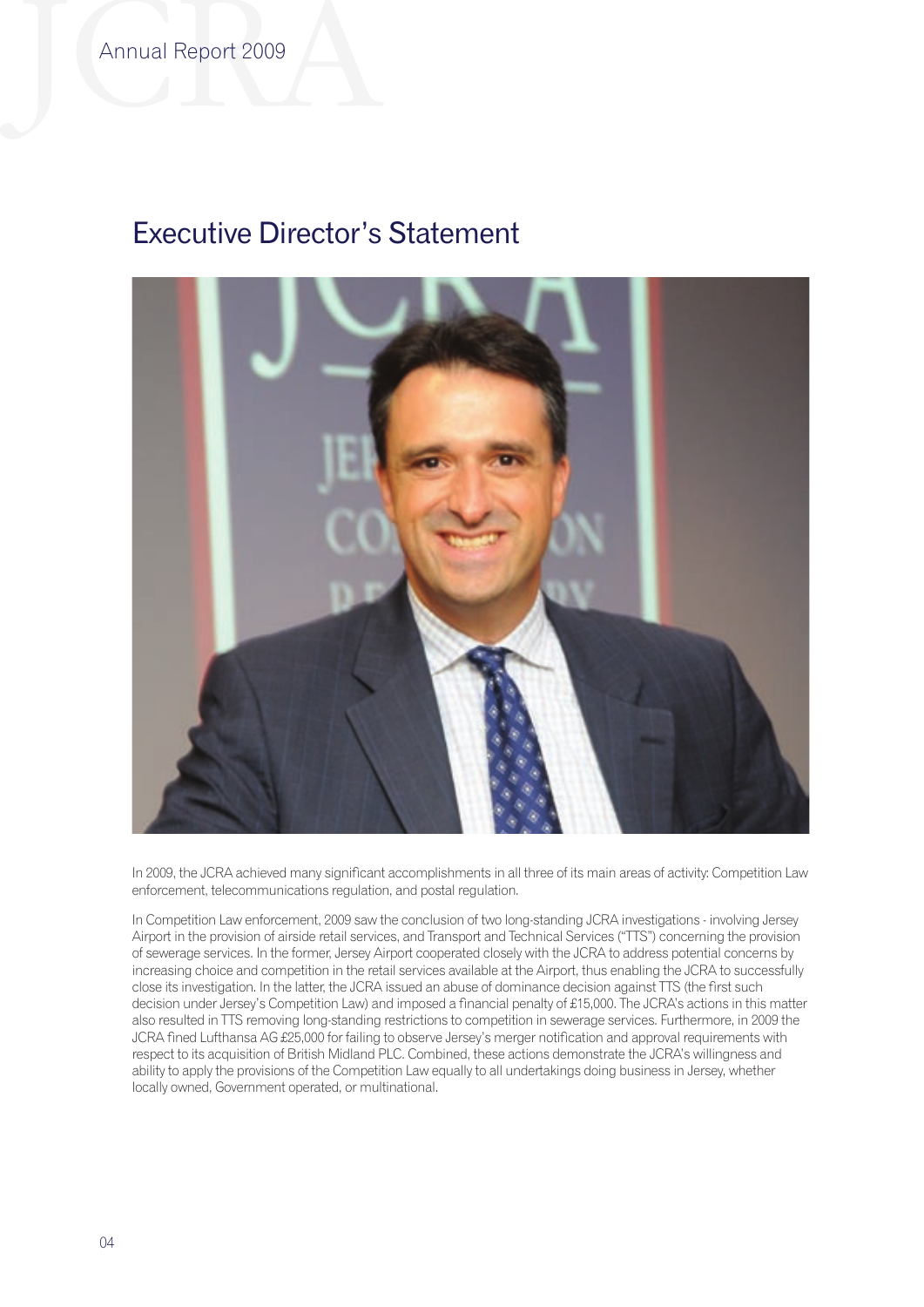While maintaining a robust enforcement regime, the JCRA also introduced procedural reforms to Jersey's Competition Law in 2009. These include a restructured merger filing fee system, which is designed to substantially reduce the fees payable by small and medium sized enterprises. In addition the JCRA recommended that Jersey's merger notification thresholds be narrowed, which should reduce the number of mergers and acquisitions that require reporting and approval in Jersey. These actions are consistent with our core values of proportionality and efficiency, and the JCRA will continue to look for other areas where it can lower compliance burdens in a manner that does not compromise the Competition Law's fundamental goals of detecting and preventing anticompetitive activity.

rne marreport nom this review was published in November, and the JCKA currently is moving forward on<br>recommendations to improve fixed-line network access, which should contribute to further increases in choice and In telecommunications regulation, 2009 was the first full year of mobile number portability ("MNP") in Jersey, which has facilitated greater consumer choice and competition for mobile telecommunication services. With MNP now in place, the JCRA's primary focus in telecommunications regulation has turned to fixed-line telecommunication and broadband services, and ensuring fair and non-discriminatory access to the network operated by Jersey Telecom ("JT"). To this end, in 2009 the JCRA conducted a detailed review of JT's whole access provision and separated accounts methodologies. The final report from this review was published in November, and the JCRA currently is moving forward on competition in telecommunication services.

while in the post. In postal regulation, the JCRA is currently considering the scope for additional entry into Jersey's postal markets. This has included a detailed examination of the current postal Universal Service Obligation. In addition, the JCRA established robust quality of service standards for Jersey Post ("JP"), and required JP to establish a consumer compensation scheme for lost and damaged mail. The introduction of this scheme brings Jersey into line with other jurisdictions where compensation is available to consumers in the unfortunate event that mail is either lost or damaged

In addition to its core competition, telecommunication and postal responsibilities, the JCRA may be requested by Jersey's Economic Development Minister to provide advice on matters concerning monopolies, utilities, competition, or the provision of goods and services. To this end, the JCRA currently is examining Jersey's motor trade sector, and expects to deliver its advice in early 2010.

Internationally, the JCRA takes a leading role in the application of competition law in small economies, particularly through its participation in the International Competition Network ("ICN"). In 2009, we were pleased to contribute substantially to the ICN's Special Project on Competition Law in Small Economies. We were also pleased to host senior competition law enforcers from both the United Kingdom and France to mark the four-year anniversary of the implementation of Jersey's Competition Law. Finally, we were delighted that Jersey was the subject of a very favourable country review published in the Global Competition Review, which is the world's leading competition law journal and news service. This review recognised that while the JCRA is a small and relatively young organisation, it has made a big impact since the introduction of Jersey's Competition Law in 2005.

Our achievements in 2009 arise from the hard work of the JCRA's staff and Board of Directors, to whom I give my sincerest appreciation. This Annual Report provides greater detail on these and other accomplishments, as well as on the JCRA's operations in general. For even more detailed information on the JCRA and its activities, please visit our website, www.jcra.je.

0 Will

**Charles Webb** Executive Director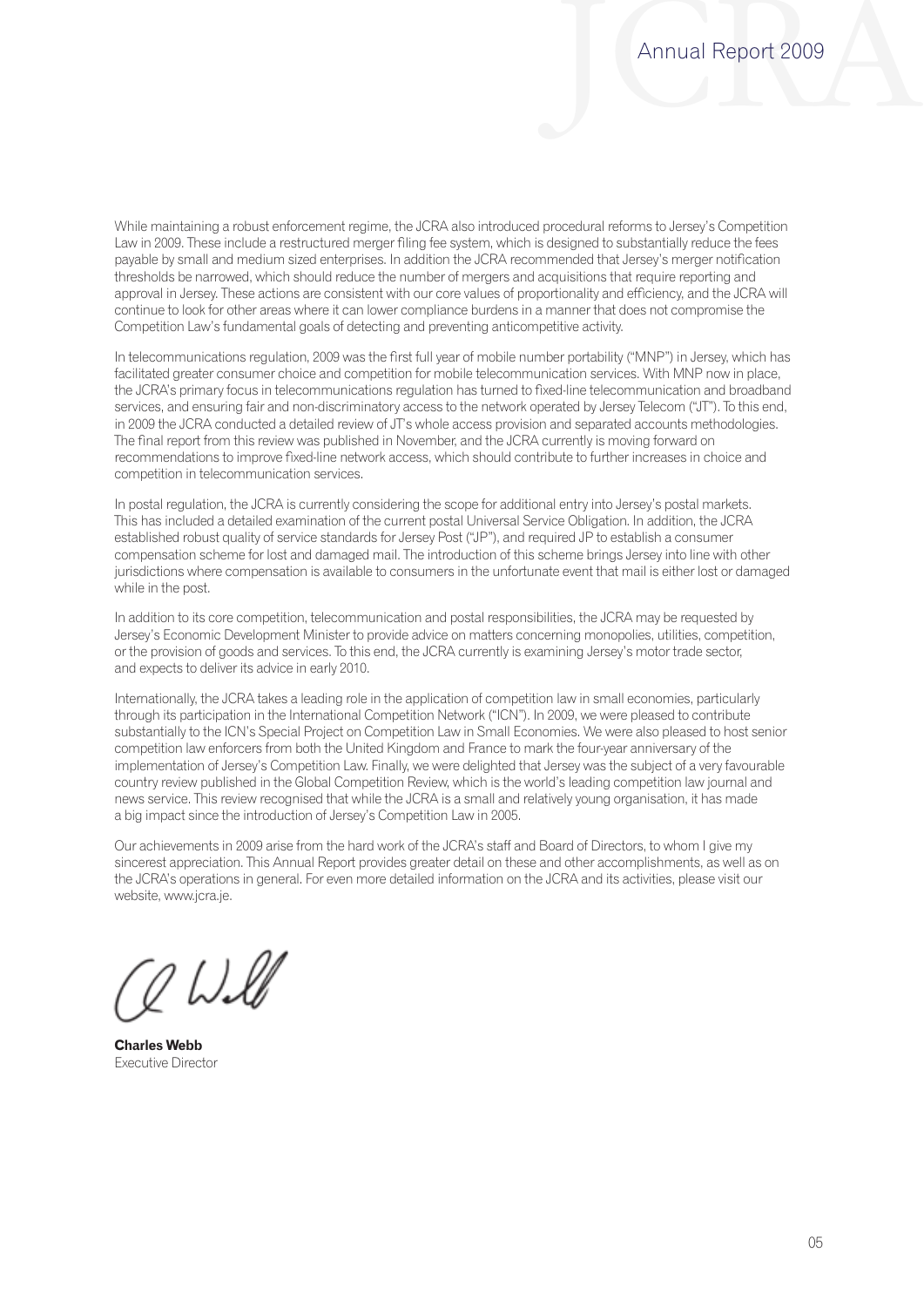# About the JCRA

## **What is the JCRA?**

The JCRA was set up by the States of Jersey in 2001 as an independent body, accountable to the Economic Development Committee (whose functions have now been transferred to the Economic Development Minister) with expertise in promoting competition and consumer interests through economic regulation and competition law.

#### **Why Competition?**

The JCRA aims to facilitate competition to benefit consumers and the Jersey economy. Facilitating competition will help to improve overall economic welfare and growth in Jersey, and contribute to the quality of life of Jersey's citizens.

## Our Functions

## **Competition**

The JCRA is responsible for administering and enforcing the Competition (Jersey) Law 2005. The aim of this Law is to prevent consumers being harmed by anti-competitive or exploitative behaviour in the market, such as price-fixing or abuse of market power.

#### **Advisory**

We can be called on to advise the Economic Development Minister on matters of economic regulation and competition. For example, in 2009 we were requested to provide advice concerning Jersey's motor trade sector.

#### **Economic Regulation**

In common with many jurisdictions in the European Union and further afield, the States of Jersey has decided to structure certain businesses previously carried on by the States as separate companies, albeit wholly-owned by the States. In Jersey's case this decision was taken in respect of the telecommunications and postal businesses, now run by Jersey Telecom Limited and Jersey Post Limited, respectively. The States also decided to withdraw, upon incorporation, the statutory monopolies which Jersey Telecom and Jersey Post had previously enjoyed, to allow for the possibility of competition in these sectors. The JCRA was given the task upon incorporation of ensuring that these organisations continue to satisfy all current and prospective demands for services, while promoting competition where appropriate. This is achieved primarily through the conditions of the licences granted to Jersey Telecom and Jersey Post, which the JCRA has a statutory responsibility to enforce.

#### **Who we are**

The JCRA is managed by a Board consisting of a Non-Executive Chairman, an Executive Director and three Non-Executive Directors. Its staff complement comprises three case officers, one junior case officer, a legal adviser, an economic adviser, a finance & operations manager and a personal assistant. Following the death of the Chairman in July 2009, the post of Chair is currently vacant pending appointment by the States of Jersey.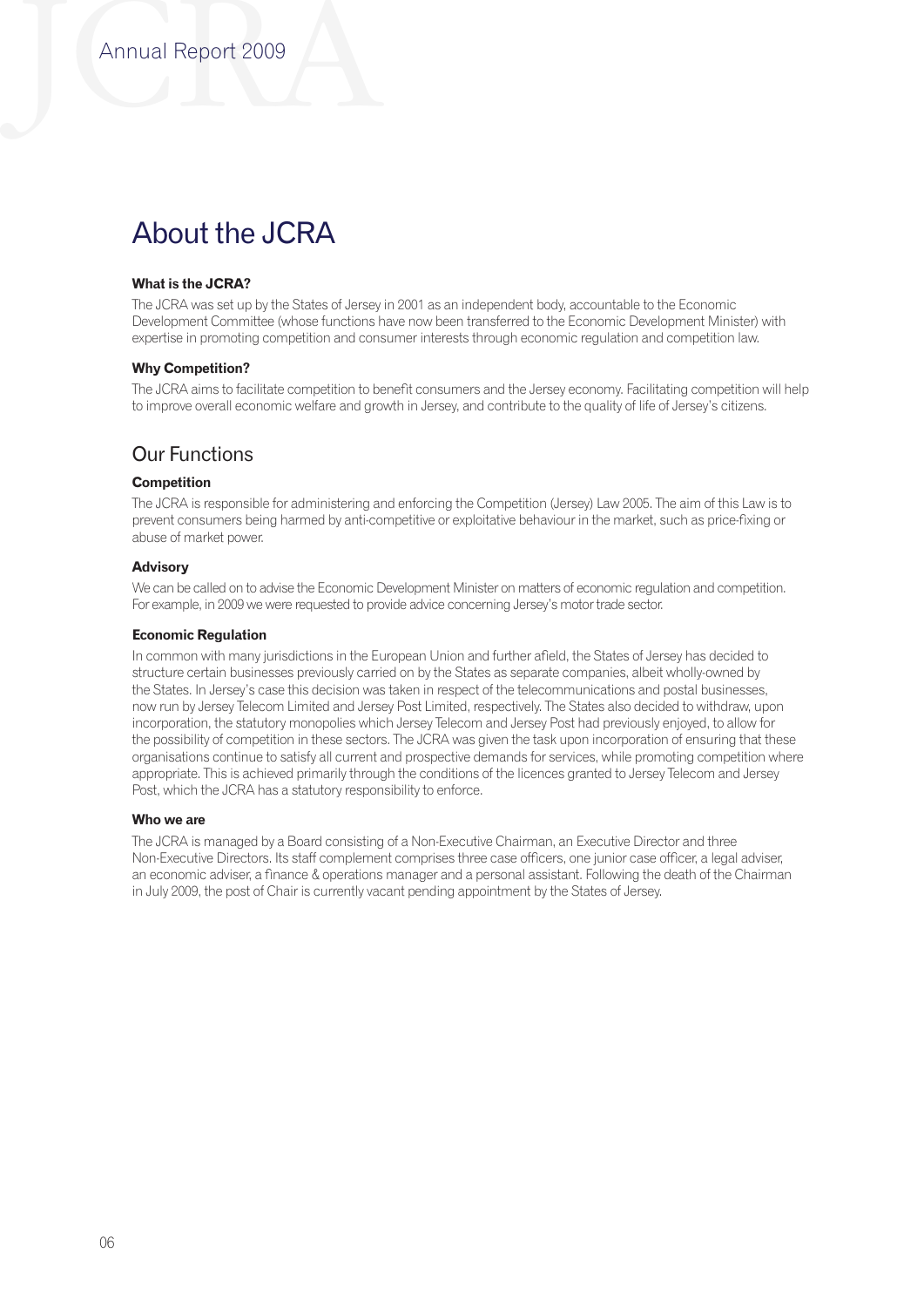# Board Members

## **Chairman**

As noted at the start of this Annual Report, the Chairman of the JCRA, The Rt. Hon. the Lord Kingsland, unexpectedly died in July 2009. The Economic Development Department is currently recruiting a new Chairman for the JCRA, the appointment of which must be approved by the States of Jersey.



## **Charles Webb - Executive Director**

Charles Webb was appointed as the JCRA's Executive Director in October 2007, having previously served as the Authority's in-house Legal Adviser since May 2005. Before joining the JCRA, Charles had spent the previous seven years as an attorney in private practice specialising in competition law and other complex regulatory matters. Charles is an internationally published author and speaker on competition law issues, both in general and specifically concerning the application of competition law and policy in small market economies.



#### **Christopher Bright - Non-Executive Director**

Chris Bright was appointed a Non-Executive Director of the JCRA in August 2004 and was re-appointed in August 2007. He is a solicitor in private practice, specialising in competition and regulation, as well as an accredited mediator. He is a member of the UK Competition Commission, a member of the Disciplinary Tribunal of the Accountancy Investigation and Discipline Board in the UK and a Visiting Fellow at the Institute of European and Comparative Law, University of Oxford.



#### **Richard Povey - Non-Executive Director**

Richard Povey was appointed a Non-Executive Director of the JCRA in May 2005 and was re-appointed in May 2008. He has extensive industrial experience, particularly in the petrochemical, mechanical and electrical engineering, and telecommunications sectors. He held a number of senior management positions in Swire Pacific Ltd in Hong Kong and Taiwan between 1979 and 1996. Since 1996, he has held non-executive positions for various fund management and industrial companies. He is currently a Non-Executive Director of Opsec Security Group plc and Henderson Far East Income Ltd.



#### **Robert Foster - Non-Executive Director**

Robert Foster was appointed a Non-Executive Director of the JCRA in August 2004 and was re-appointed in August 2007. He is a Commissioner of the National Lottery Commission, and Chair of the project Board overseeing the introduction of the next operator licence. He is also a Non-Executive Director, and Vice-Chair, of King's College Hospital NHS Trust in London, and a member of the Advisory Council of a venture capital company, Oxford Capital Partners. He was Chief Executive of the UK Competition Commission from 2000 to 2004. He is a Chartered Engineer and was previously an engineering manager in the electronics and telecommunications industries, then a senior civil servant in the Cabinet Office and Department of Trade and Industry responsible for innovation policy.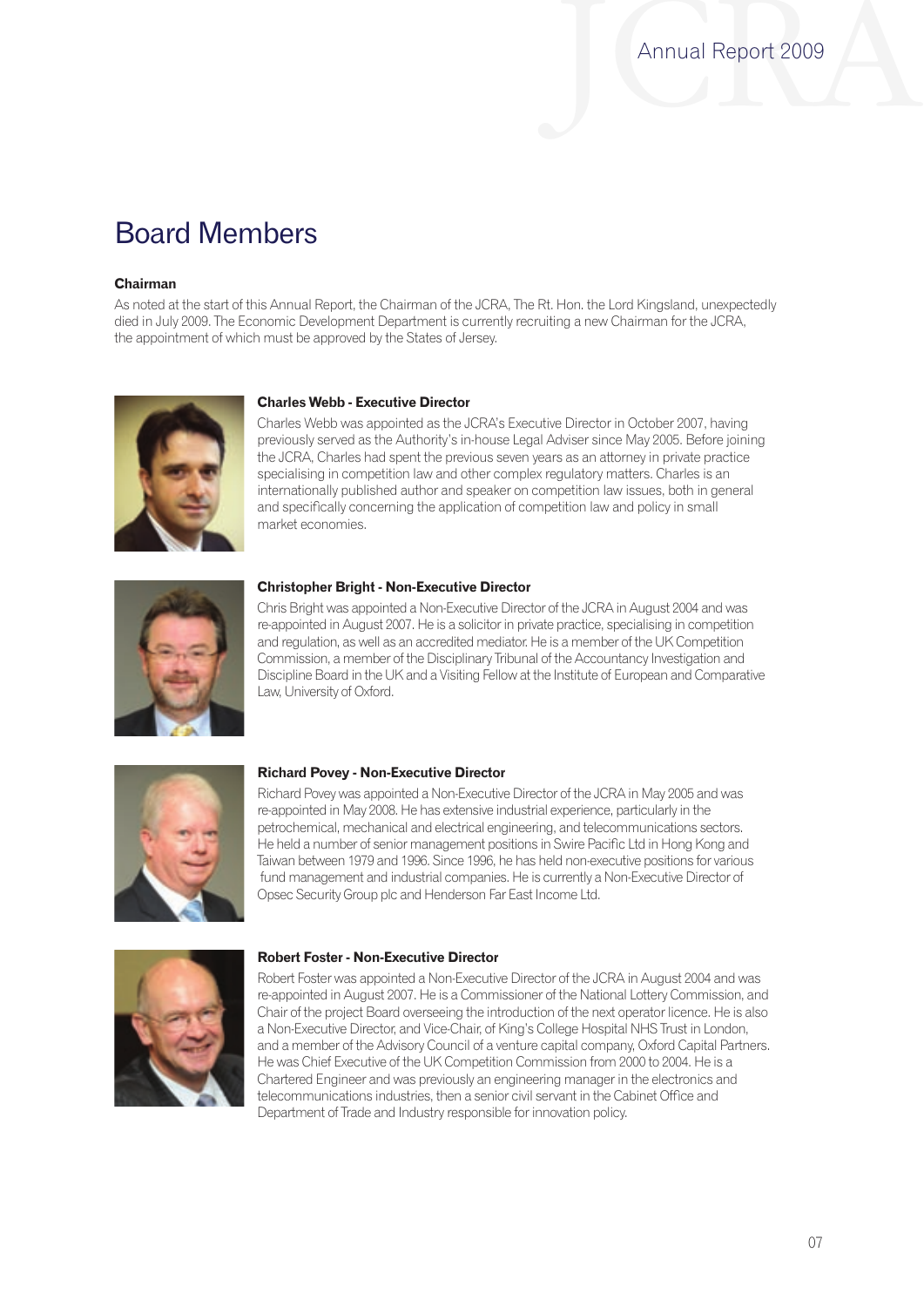# Our Values

We believe it is important for any organisation to have a set of values to guide its work. The JCRA is no exception. Such values help enable the businesses, consumers and others we deal with to know what to expect of us, and our Board and staff to act in a consistent and fair manner.

## Our values encompass:

## **Fairness**

The JCRA has to be fair and objective. We are committed to ensuring that Jersey consumers and businesses understand our processes and how the JCRA goes about its business. We intend to listen to all relevant views of consumers, businesses, and all parties who wish to be heard.

## **Accountability**

We are accountable to Jersey citizens through their political representatives, namely the Economic Development Minister and his colleagues, and through the legal framework. The Minister can issue directions and guidance to the JCRA in telecoms and postal matters. We have a Service Level Agreement with the Minister, regulating the grant funding for the administration of the Competition (Jersey) Law 2005.

## **Proportionality**

Our actions will be proportionate to the problems we seek to remedy.

## **Efficiency**

Our resources will be tightly managed and we will aim for maximum efficiency in our operations.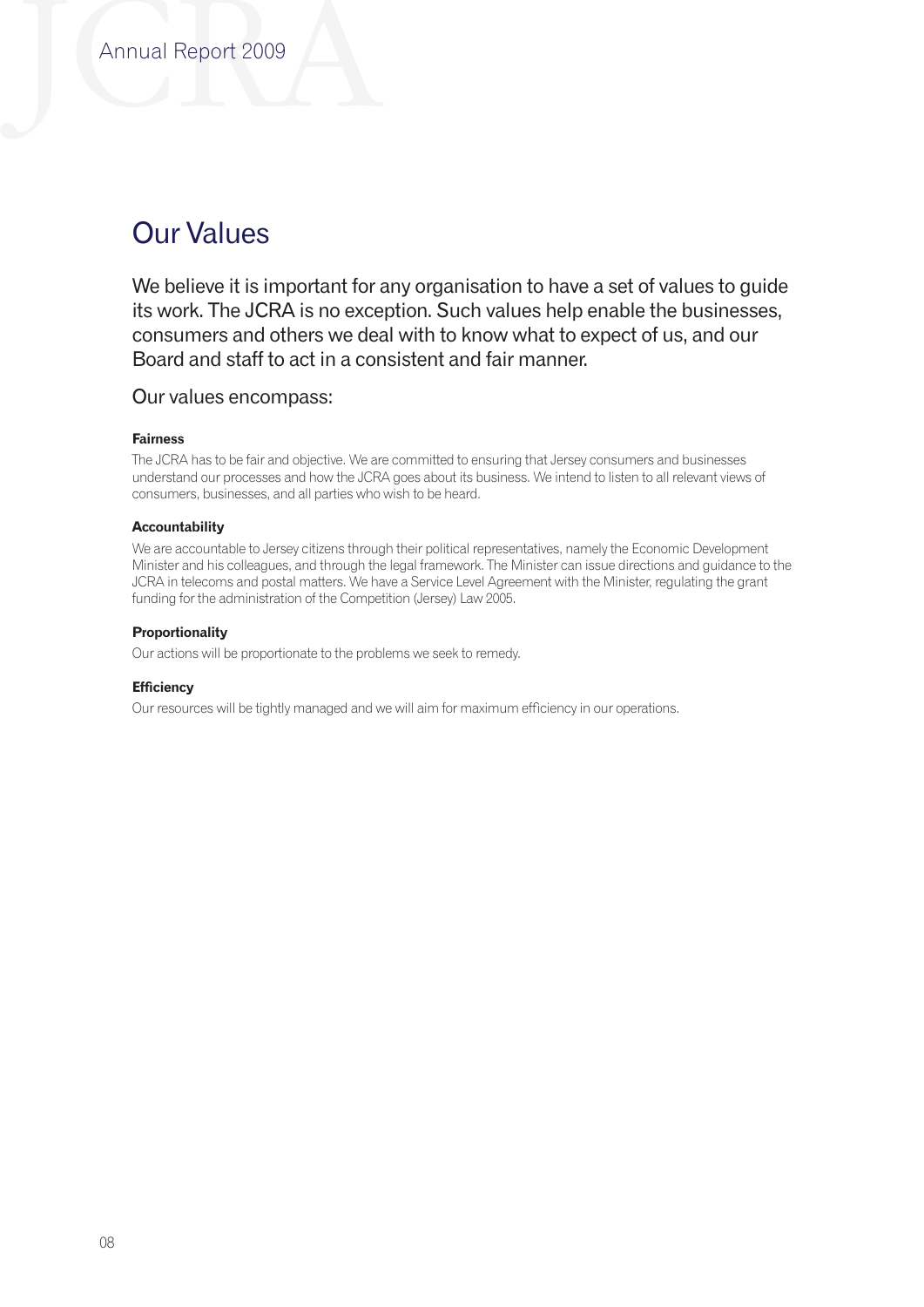# The JCRA's Performance in 2009



The JCRA's October 2009 seminar marking the four-year anniversary of the implementation of the Competition Law.

In 2009, we had five main aims. The first three of these concerned the administration and enforcement of, respectively, the Competition (Jersey) Law 2005, the Telecommunications (Jersey) Law 2002 and the Postal Services (Jersey) Law 2004. The last two relate to advising on competition and regulatory matters and implementing our core values.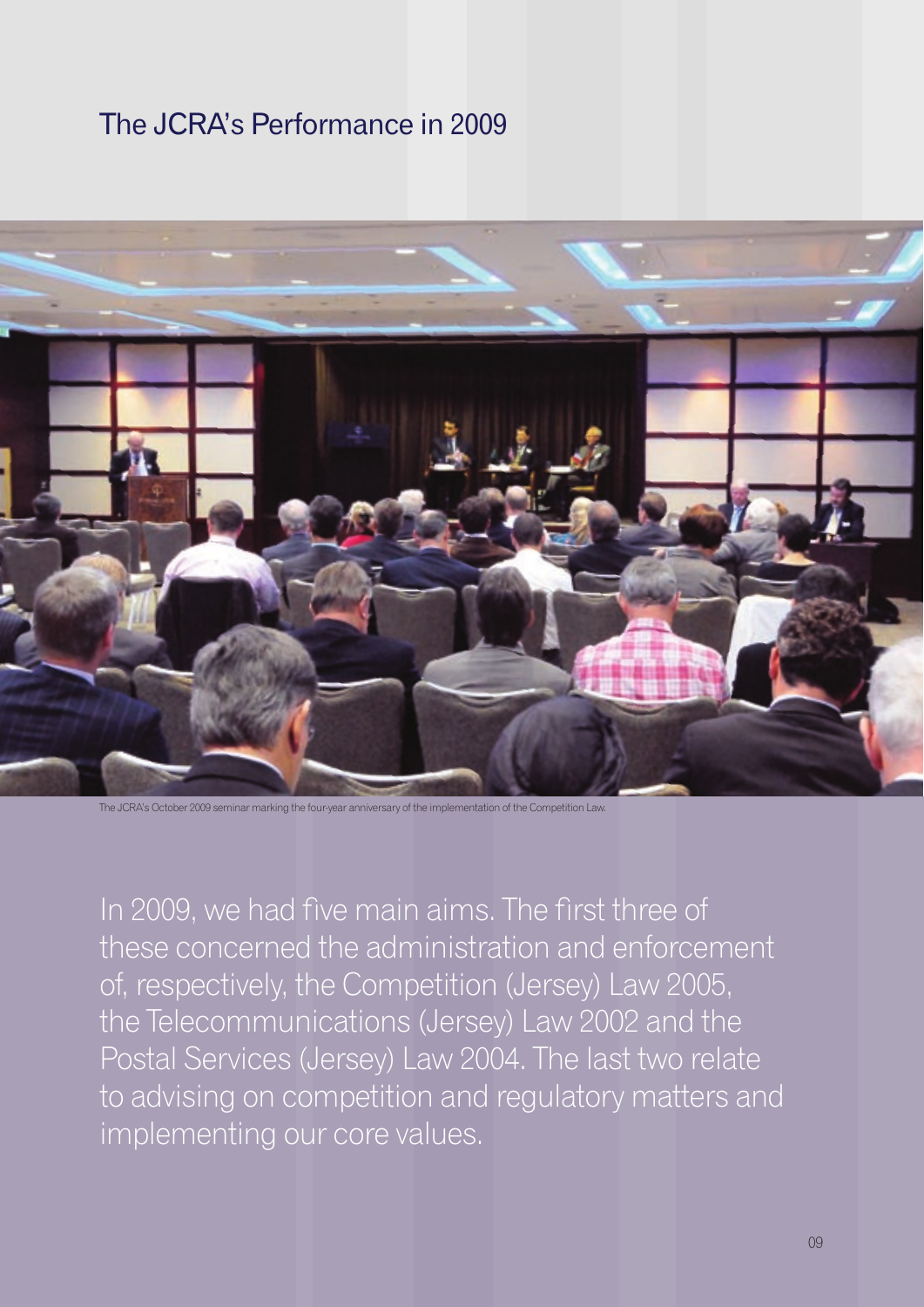## The JCRA's Performance in 2009



Rob van der Laan, Senior Competition Investigator

## Our Objective

Our Performance

Pursue suspected or potential infringements of the Competition Law following complaints, or on own initiative.

**Competition (Jersey) Law 2005**

## Our Performance

In 2009 the JCRA successfully concluded two long-standing investigations under the Competition Law. One concerned Jersey Airport and the provision of airside retail services. The other concerned the States' Transport and Technical Services Department ("TTS") concerning the removal of waste from tight and septic tanks.

**Aim 1: The Administration and Enforcement of the** 

in the Competition (Jersey) Law 2005, which is enforced by the JCRA.

The principles of competition law have been called the Magna Carta of free enterprise. Competition law prohibits anticompetitive agreements, abuses of dominance, and anticompetitive mergers and acquisitions. In Jersey, these principles are contained

Concerning Jersey Airport, the JCRA focused on a long-standing exclusive agreement with the Alpha Airport (Jersey) Limited ("Alpha") to provide airside retail services. If left unchallenged, this agreement would have maintained a monopoly in the provision of airside retail services at Jersey Airport. Jersey Airport cooperated with the JCRA and took a number of steps to address the JCRA's concerns. These steps included undertaking a complete reorganisation of airside retail services, which now include additional retail outlets that provide services in competition with Alpha. Thus, consumers now have an unprecedented choice of retail services at Jersey Airport, and as a result the JCRA successfully closed its investigation.

Concerning TTS, the JCRA investigated restrictive licences that prohibited private waste disposal companies from disposing of waste from tight and septic tanks at the disposal facilities at Bellozanne. This, in effect, created a monopoly for TTS in the disposal of waste from tight and septic tanks in Jersey. The JCRA determined that the actions of TTS were an abuse of dominance, and imposed a fine of £15,000. TTS also agreed to revoke the restrictive licences, thus allowing the potential for greater choice and competition in this area.

In addition, the JCRA fined Lufthansa AG £25,000 for failing to comply with the Law's requirements concerning mergers and acquisitions relating to its acquisition of British Midland PLC, despite having been made aware of these requirements prior to this acquisition.

Overall in 2009, we commenced two formal infringement investigations and also had one commence in late 2008 that extended into 2009. One of these resulted in the Lufthansa AG fine noted above, the other two were closed without an infringement decision. The average time the JCRA took to complete these investigations was 91 days. Also, as noted above, two other long-standing matters involving TTS and Jersey Airport were closed in 2009. At the end of 2009, there were no infringement cases pending.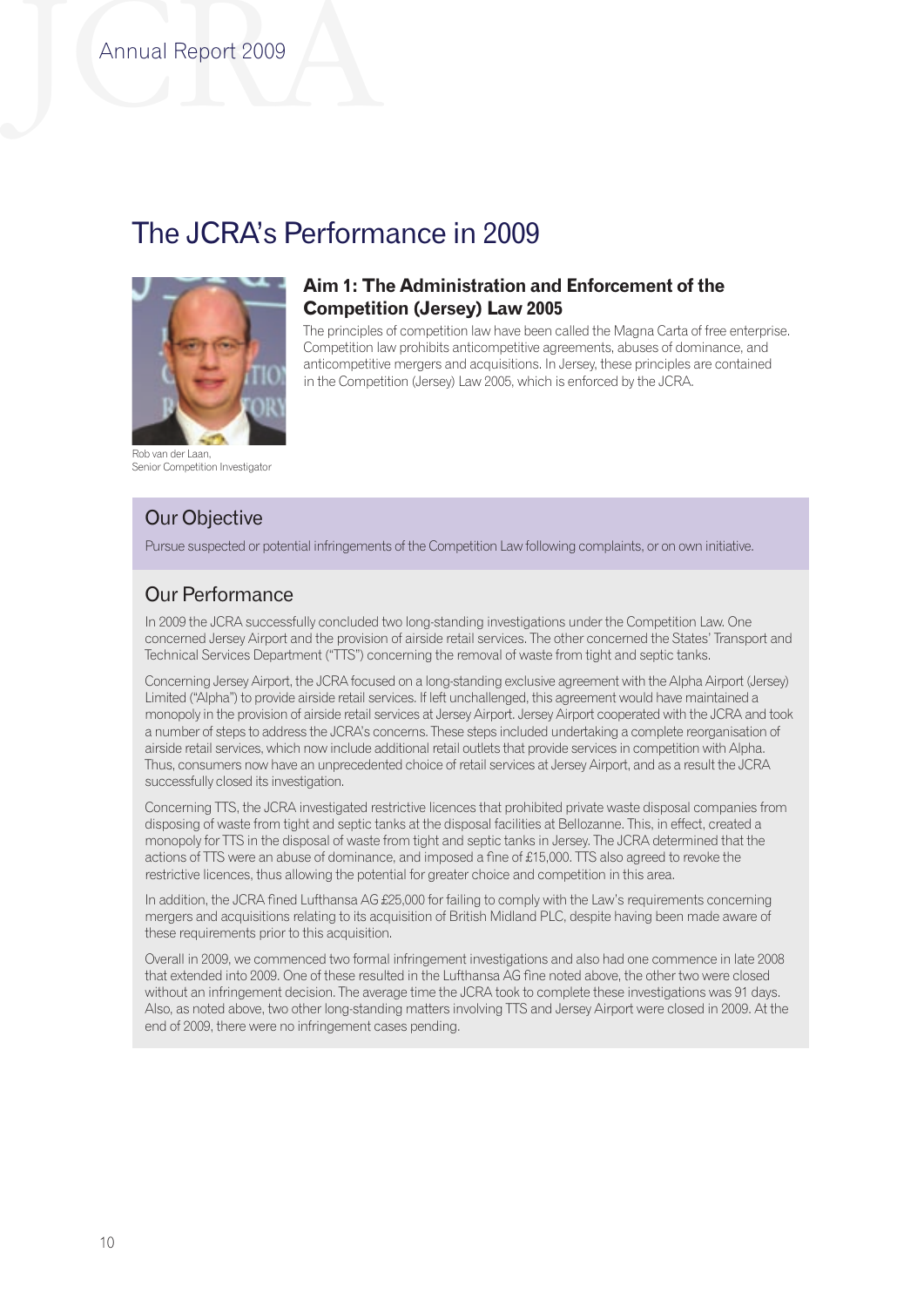## Our Objective

Deal with applications for exemption of potentially anti-competitive agreements.

## Our Performance

The JCRA considered ten applications for exemption in 2009. Nine of these involved agreements in the motor fuels sector, while the other concerned the provision of after-hours medical care. The JCRA issued conditional approval decisions for all ten applications, with conditions intended to protect competition. For one exemption application received at the very end of 2009, a decision is still pending.

Despite the record high number of exemption applications in 2009, we were able to process them efficiently. The average time the JCRA took to examine the ten applications in 2009 and issue a conditional exemption decision was 49 days. This compares to an average time of 107 days for two exemption applications received in 2007, and 164 days for one exemption application received in 2006 (none were received in 2008). As expected, we have been able to greatly facilitate the exemptions process as we gain more experience with various markets in Jersey.

## Our Objective

Deal with requests for guidance on possible anti-competitive arrangements/abuse of dominant position.

## Our Performance

The JCRA responded to approximately eighty informal requests for guidance from private parties in 2009. The details of these requests are confidential. No formal requests for statutory guidance were received.

## Our Objective

Deal with applications for approval of mergers and acquisitions.

## Our Performance

Twelve mergers or acquisitions were notified to the JCRA for approval in 2009. Of these, eleven were non-complex, in that they did not raise appreciable competition concerns.

The other matter, however, did raise potential competition concerns. This was the proposed acquisition by Jersey Telecom's Guernsey subsidiary Wave Telecom of the Guernsey-based business of Newtel. The JCRA determined that, as originally proposed by the parties, the acquisition had the potential to substantially lessen competition in Jersey for the provision of private circuits in between Jersey and Guernsey. In response to the JCRA's concerns, the parties modified their agreement to specifically exclude its application to private circuits in between Jersey and Guernsey. This modification addressed the JCRA's competition concerns, and the JCRA therefore approved the acquisition.

In 2009, the average time it took the JCRA to complete its analysis of non-complex mergers and issue an unconditional approval decision was twenty-eight days. This was slightly above the average from 2008 (twenty-four days); however, this is largely attributable to the JCRA receiving three merger applications in December, and the reviews thus extending over the Christmas period. The one complex case, requiring a conditional JCRA approval decision, took two and a half months to complete. These time-frames are in accordance with our published target time-frames for merger reviews, i.e. one month for non-complex cases and up to six months for complex cases, which reflect international best practice.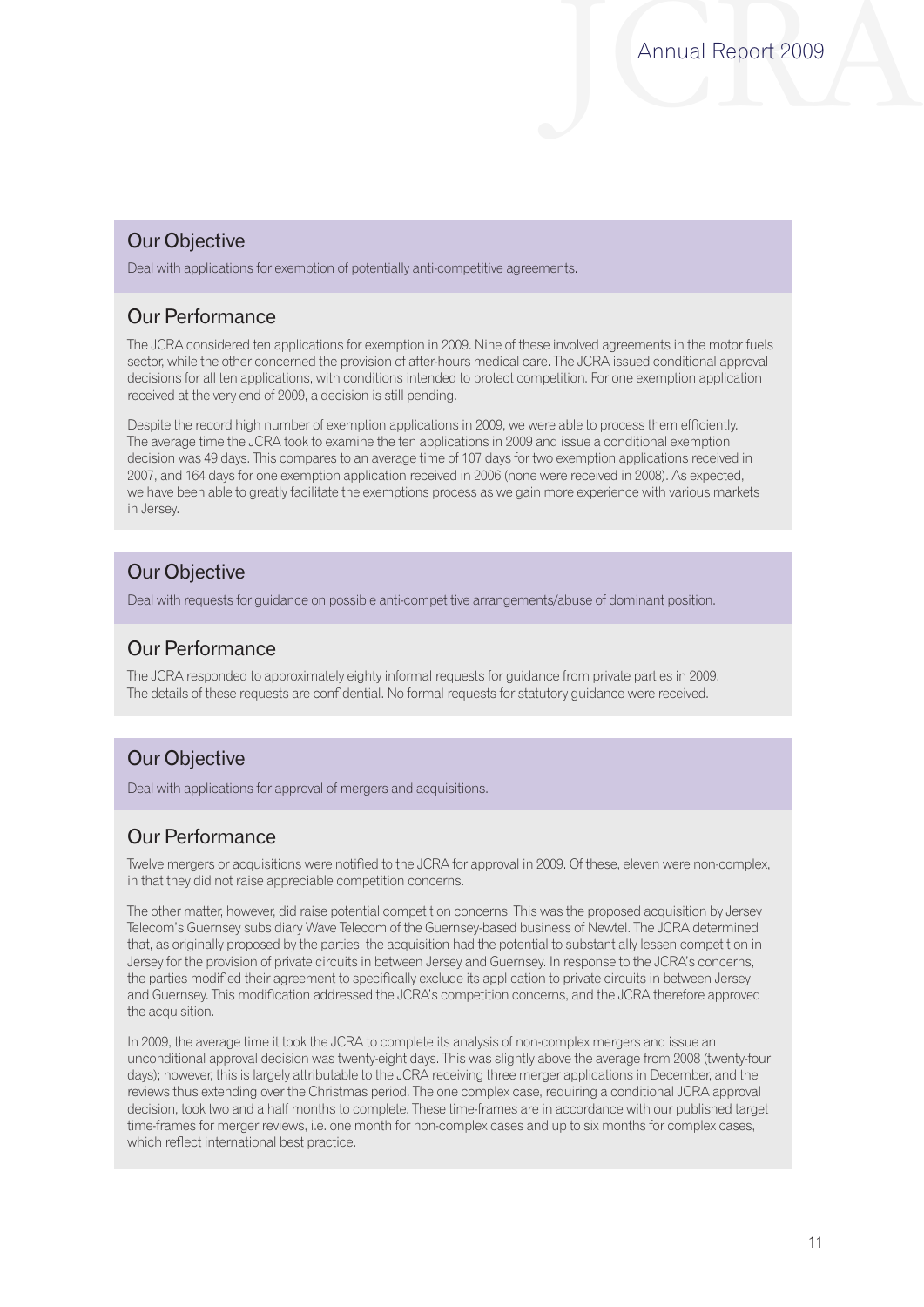## Our Objective

Consider potential procedural reforms to the Competition Law.

## Our Performance

After public consultation, the JCRA recommended narrowing Jersey's merger thresholds, which should reduce the number of mergers and acquisitions that require the JCRA's approval. Also, the JCRA redesigned its merger filing fees in a manner that significantly reduced the fees payable by small and medium sized enterprises.

## Our Objective

Promote understanding by consumers and businesses of the Law.

## Our Performance

We provided briefings for States Members and senior civil servants on the Competition Law. We also provided competition law briefings at law firms in Jersey.

In October, we hosted a public forum to mark the four-year anniversary of the implementation of the Competition Law.

Throughout 2009, the JCRA published numerous articles explaining the Competition Law and our actions under it.

## Our Objective

Facilitate the development of competition law and policy in small jurisdictions.

## Our Performance

The JCRA contributed substantially to a Report on the application of Competition Law in Small Economies by the International Competition Network.

"The JCRA may be small and relatively young, but size and age are not everything. An authority should be judged more by what it does than what it is, or even by what it says. On this measure the JCRA rates very well."

Peter Freeman, Chairman UK Competition Commission (9 October 2009)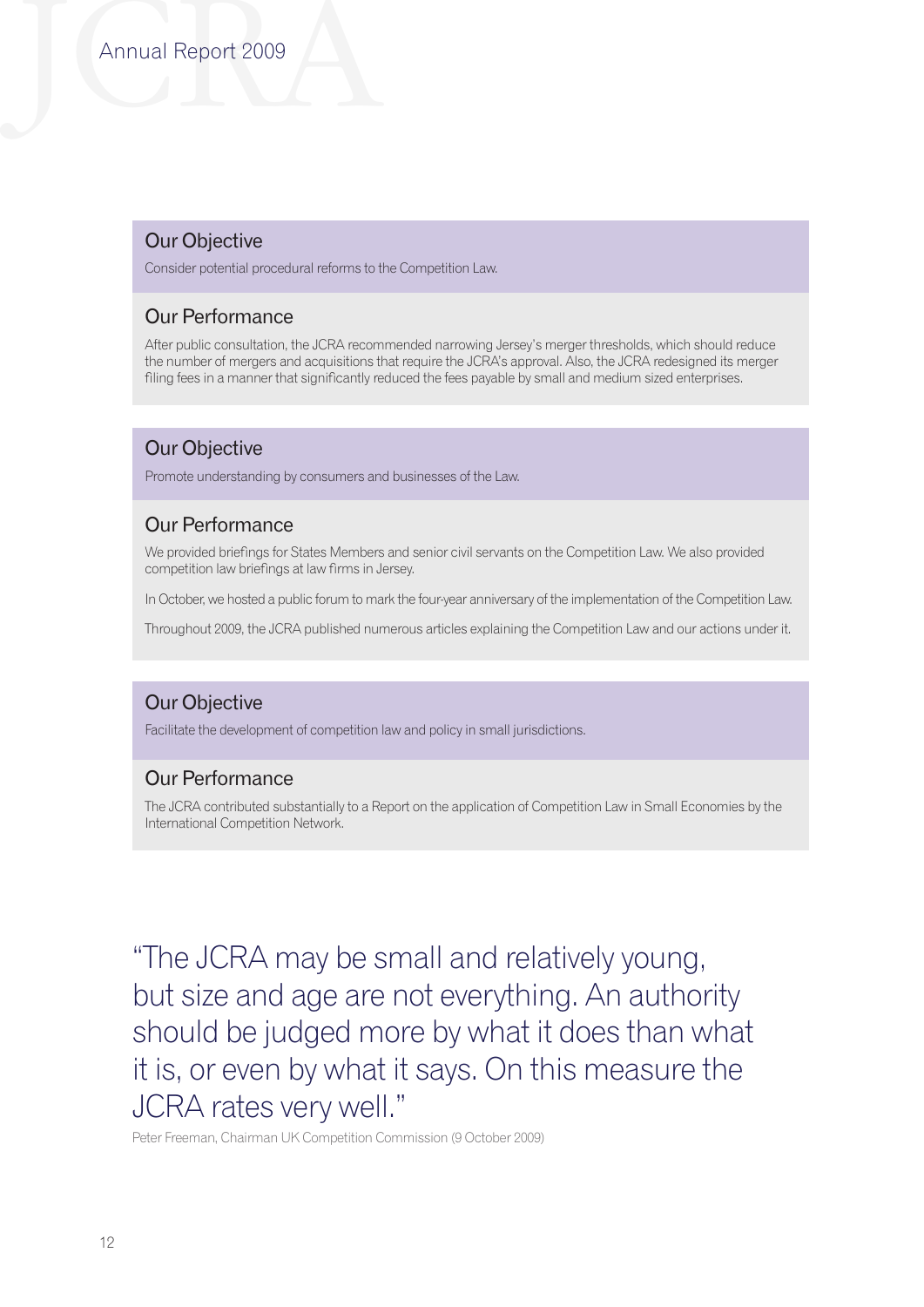# A Leader in the Application of Competition Law and Policy in Small Economies



JCRA Executive Director, Charles Webb, addressing delegates at the 8th Annual ICN meeting.

Throughout 2009 the JCRA continued to build its reputation as a global leader in the application of competition law and policy in small economies

Since 2006, the JCRA has been a member of the International Competition Network ("ICN"), a network of over one hundred competition law enforcement agencies worldwide with a primary mission to promote best practice in the application of competition law. A focus of the ICN in 2009 was the application of competition law in small economies. The JCRA contributed materially to this project, based on its experience in Jersey. The JCRA's contributions formed a core part of the ICN's Report on Competition Law in Small Economies, which was presented at the 8th Annual ICN Meeting in Zurich, Switzerland in June 2009. At this meeting, the co-sponsors of this Report (Switzerland and Israel) asked the JCRA to participate in the high-level panel that presented the final Report to the full ICN membership.

In October 2009, the JCRA hosted a seminar in Jersey to mark the four-year anniversary of the implementation of Jersey's Competition Law. Featured speakers at this seminar were Peter Freeman, Chairman of the UK Competition Commission, and Bruno Lassarre, President of the French Autorité de la concurrence. The presence of Mr Lassarre and Mr Freeman in Jersey attests to the growing reputation of the JCRA abroad, as well as its strong links with other competition law enforcement authorities.

Finally, in 2009 Jersey was the subject of a very favourable country survey published in the Global Competition Review, the world's leading competition law journal and news service. Entitled 'A Bright Start', this review observed that the JCRA **"is a small organisation, but since the introduction of the island's competition law in 2005, it has made a big impact."**

Being a global leader in the application of competition law in small economies has several benefits both to the JCRA and to Jersey. It facilitates cooperation between the JCRA and other competition law enforcement authorities, which puts us in a position to effectively take action against potential anticompetitive conduct that may cross national boundaries. It helps ensure that the JCRA's policies and procedures reflect international best practices. Finally, forums like the ICN give the JCRA and Jersey a voice to effectively advocate that best practices in competition law enforcement take account of the unique economic circumstances that often exist in small economies.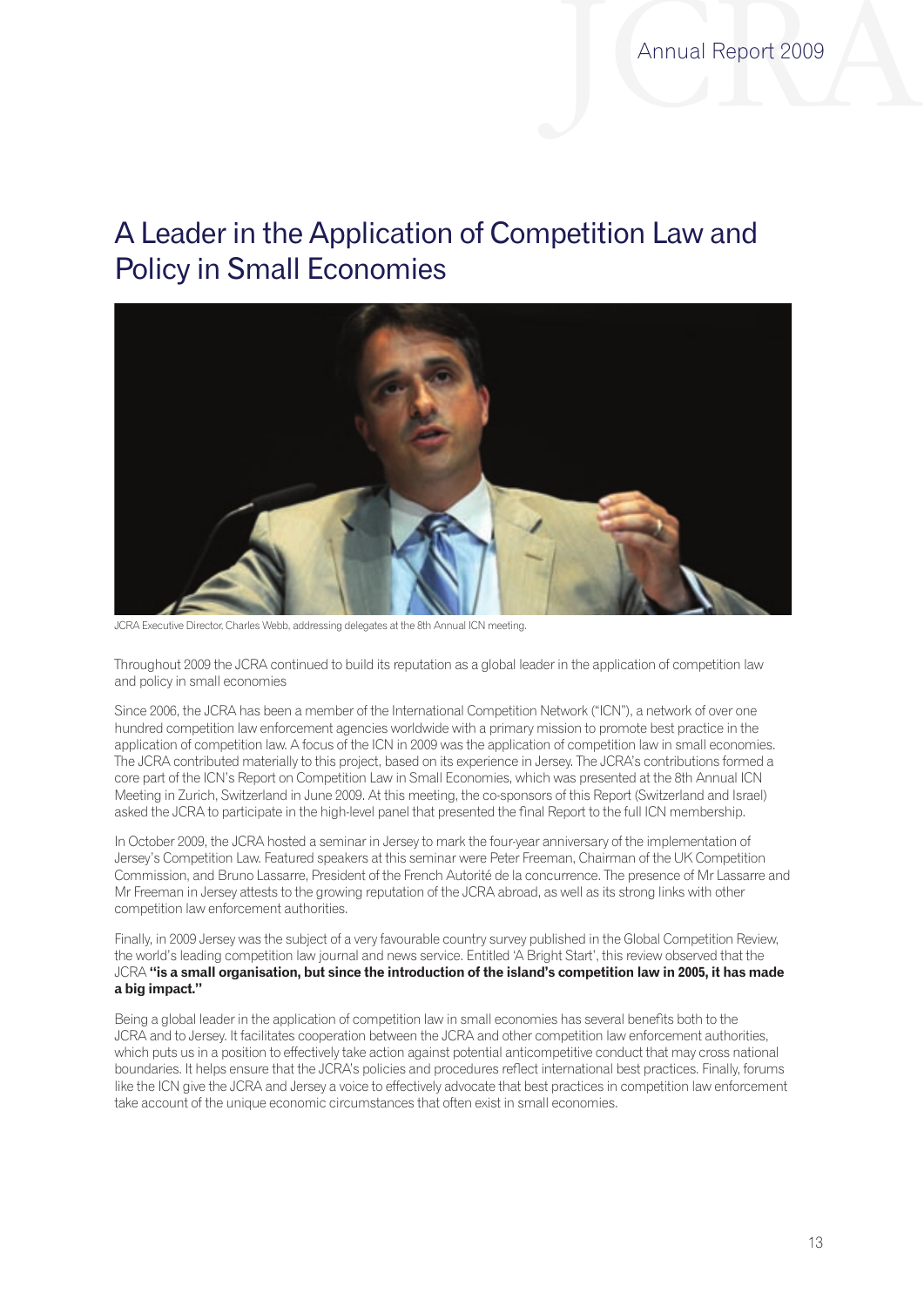

Graeme Marett, Telecommunications Case Officer

## **Aim 2: The Administration and Enforcement of the Telecommunications (Jersey) Law 2002**

The Telecommunications (Jersey) Law 2002 introduced a new framework for telecommunications regulation in Jersey. The JCRA's primary goal under this Law is the satisfaction of all reasonable demands for telecommunication services, where appropriate by promoting competition. The JCRA's performance in 2009 as Jersey's telecommunications regulator is detailed below.

## Our Objective

Review JT's fixed-line wholesale access provision.

## Our Performance

In cooperation with our consultants Regulaid BV, in 2009 the JCRA conducted a major review of JT's fixed-line wholesale access provision. This review benefited from substantial contributions from JT and other telecommunication operators in Jersey. After public consultation, the final report on JT's wholesale access provision was published in November 2009. This report contains a number of recommendations to facilitate competition by improving access to JT's fixed-line network, which the JCRA intends to progress in 2010.

## Our Objective

JT Separated Accounts: monitor ongoing compliance, review methodology, consider increased transparency.

## Our Performance

On the JCRA's behalf Regulaid also conducted a detailed review of JT's separated accounts methodologies. The report published in November contained a number of cost allocation recommendations for JT, which the JCRA intends to progress in 2010.

The JCRA reviewed JT's separated accounts which were submitted in July pursuant to the JCRA's Direction.

In December 2009, the JCRA started a consultation on the publication of JT's separated accounts, and expects to make a decision on this matter in 2010.

## Our Objective

Facilitate new entry into telecommunications markets.

## Our Performance

In November the JCRA granted a Class II Telecommunications Licence to Clear Mobitel (Jersey) Limited. This company plans to operate an advanced fixed-wireless access network in Jersey, which would enable the provision of advanced 4G services. It would be the first full public network of its kind in Europe, and a potentially major new source of competition and innovation in broadband services in Jersey.

In addition, the JCRA issued two Class I Telecommunications Licences in 2009, to iConsult (Jersey) Limited and Cronus Consultancy Limited.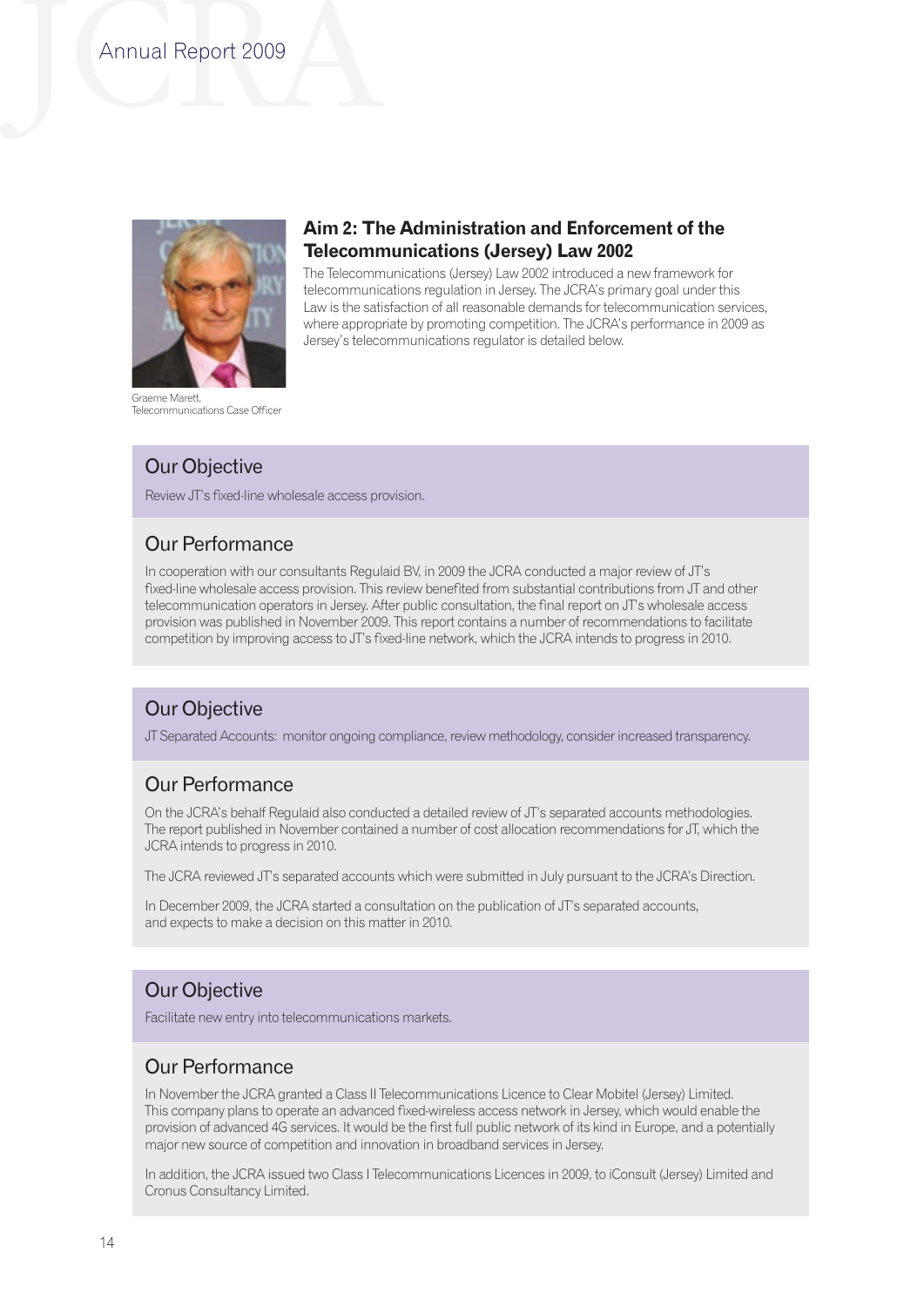## Our Objective

Ensure appropriate interconnection between operators.

## Our Performance

The Regulaid Report provides several recommendations to improve access to JT's fixed-line network, which the JCRA intends to progress in 2010. In addition, in 2009 the JCRA worked with JT and other licensed operators to facilitate access to JT's Next Generation Network.

## Our Objective

Investigate practices by operators which may contravene licences (and/or the Competition Law or Telecommunications Law).

## Our Performance

We investigated several potential infringements in 2009. These were either resolved informally or did not otherwise warrant the issuance of Initial or Final Notices under Jersey's Telecommunications Law.

## Our Objective

Ensure JT's Next Generation Network ("NGN") implementation provides benefits to consumers.

## Our Performance

The Regulaid Report contains recommendations concerning JT's NGN implementation to ensure the development of competitive access products for the medium and long term benefit of consumers, which the JCRA intends to progress in 2010.

## Our Objective

Consider implementation of fixed-line number portability

## Our Performance

The implementation of fixed-line number portability was one of the recommendations contained in the Regulaid Report, which the JCRA currently is considering.

## Our Objective

Maintain Jersey Mobile Mast Locator website.

## Our Performance

The JCRA undertook its second mobile mast emissions audit, provided copies of the audit report to the Economic Development Department and to the Health and Social Services Department, and updated its Jersey Mobile Mast Locator interactive website.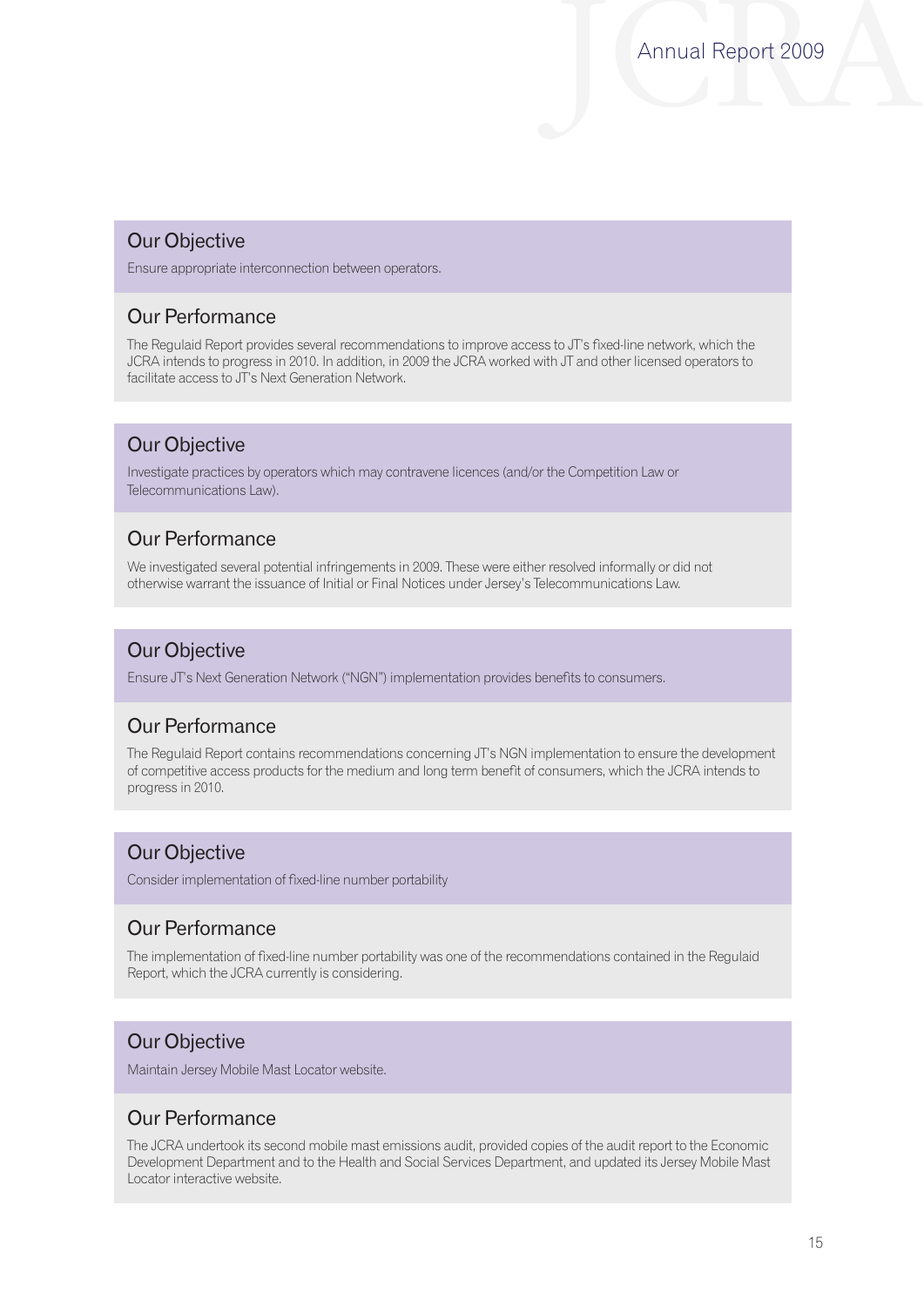# Mobile Number Portability: One Year On

At the end of 2008, the JCRA co-sponsored the implementation of Mobile Number Portability ("MNP") in the Channel Islands. At the time, the JCRA stated that "the introduction of MNP is a significant step, which will deliver both choice and convenience for consumers. It should provide an additional boost to competition in mobile telecommunications in Jersey."

The JCRA is pleased that, one year on, these predictions have largely come true. The introduction of MNP has facilitated greater choice for consumers in Jersey. There has been well over 6,000 "ports" in Jersey - consumers changing mobile phone providers but retaining their phone number. This is over 5% of the total active mobile phones in Jersey, which is above the EU porting average of 4% per year. Portability is provided at no cost to the consumer, and as required by the JCRA numbers are ported within 48 hours (in many cases, even faster). This greater level of consumer choice has, in turn, resulted in even greater competition among mobile telecommunication providers in Jersey.

Finally, the JCRA is pleased that the successful implementation of MNP in Jersey and Guernsey continues to be a hallmark of Pan-Channel Islands regulatory cooperation. It is an example we anticipate following with greater frequency concerning common regulatory challenges in Jersey and Guernsey, to the ultimate benefit for consumers across the Channel Islands.

"So there's more to the market than number portability, but with more flexibility and increased competition, it's the consumers who are the real winners."

Adam Fowler, Channel Television (30 November 2009)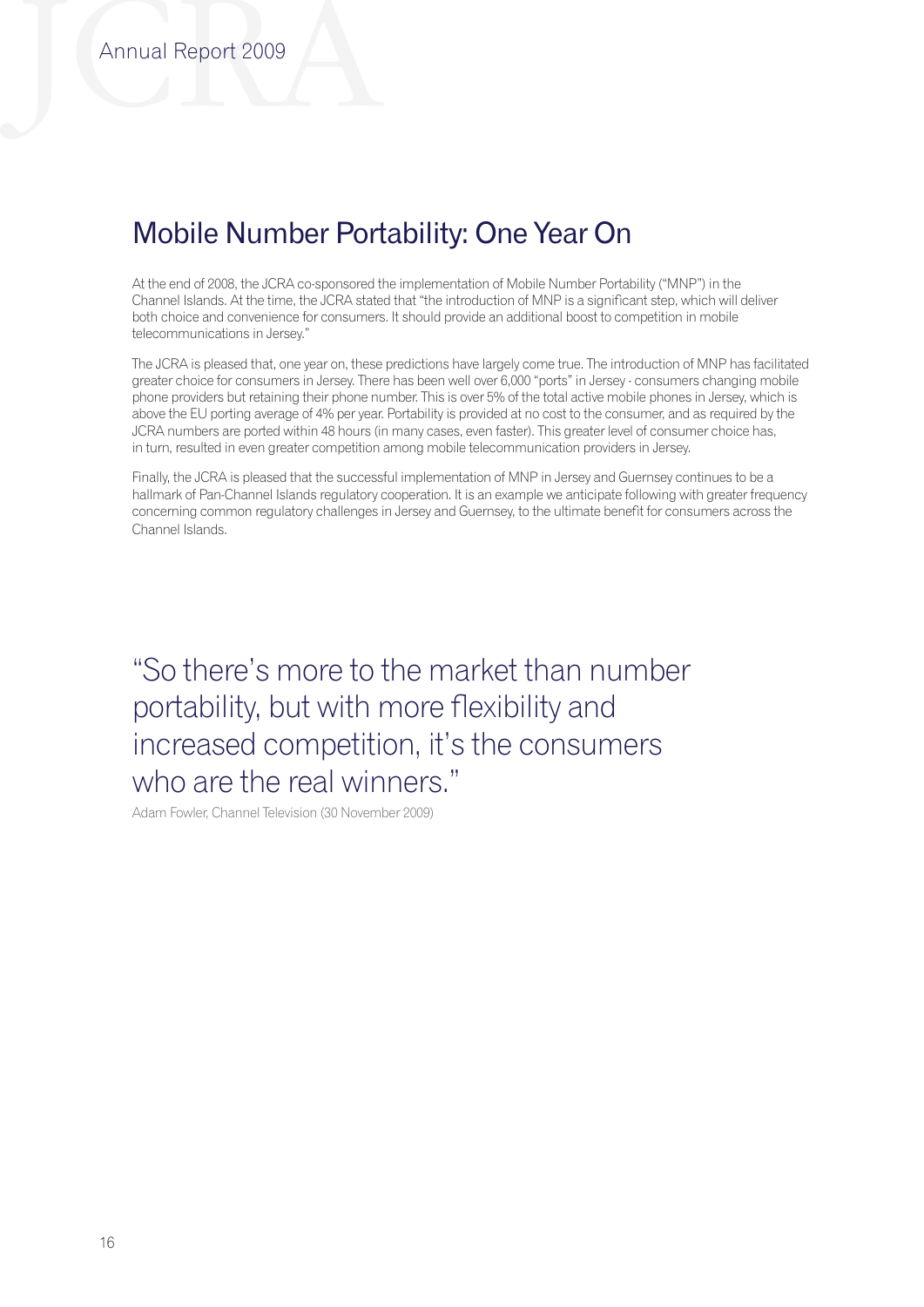

Paul Hamilton, Postal Case Officer

## **Aim 3: The Administration and Enforcement of the Postal Services (Jersey) Law 2004**

The Postal Services (Jersey) Law 2004 introduced a new framework for postal regulation in Jersey. The JCRA's primary goal under this Law is the satisfaction of all reasonable demands for postal services, where appropriate by promoting competition, while also recognising the special circumstances of postal services. The JCRA's performance in 2009 as Jersey's postal regulator is detailed below.

## Our Objective

Direct JP on Quality of Service ("QoS").

## Our Performance

In February 2009, after public consultation in late 2008, the JCRA directed JP on QoS. This direction contained a number of QoS targets for JP, which are based on international best practice. Also, this Direction required JP to introduce a consumer compensation scheme for lost or damaged letters, which JP implemented in April 2009.

## Our Objective

Conduct a review of Jersey's postal markets and consider whether the grant of additional licenses to provide postal services is consistent with the JCRA's duties under Article 8 of the Postal Law.

## Our Performance

The JCRA engaged consultants Frontier Economics to help assess the scope of new entry by additional postal competitors in Jersey, in light of JP's current obligations under the Universal Service Obligation ("USO"). At the end of 2009, this work is still ongoing.

## Our Objective

Investigate practices by operators which may contravene licences (and/or the Competition Law or Postal Law).

## Our Performance

We investigated several potential infringements in 2009. These were either resolved informally or did not otherwise warrant the issuance of Initial or Final Notices under Jersey's Postal Law.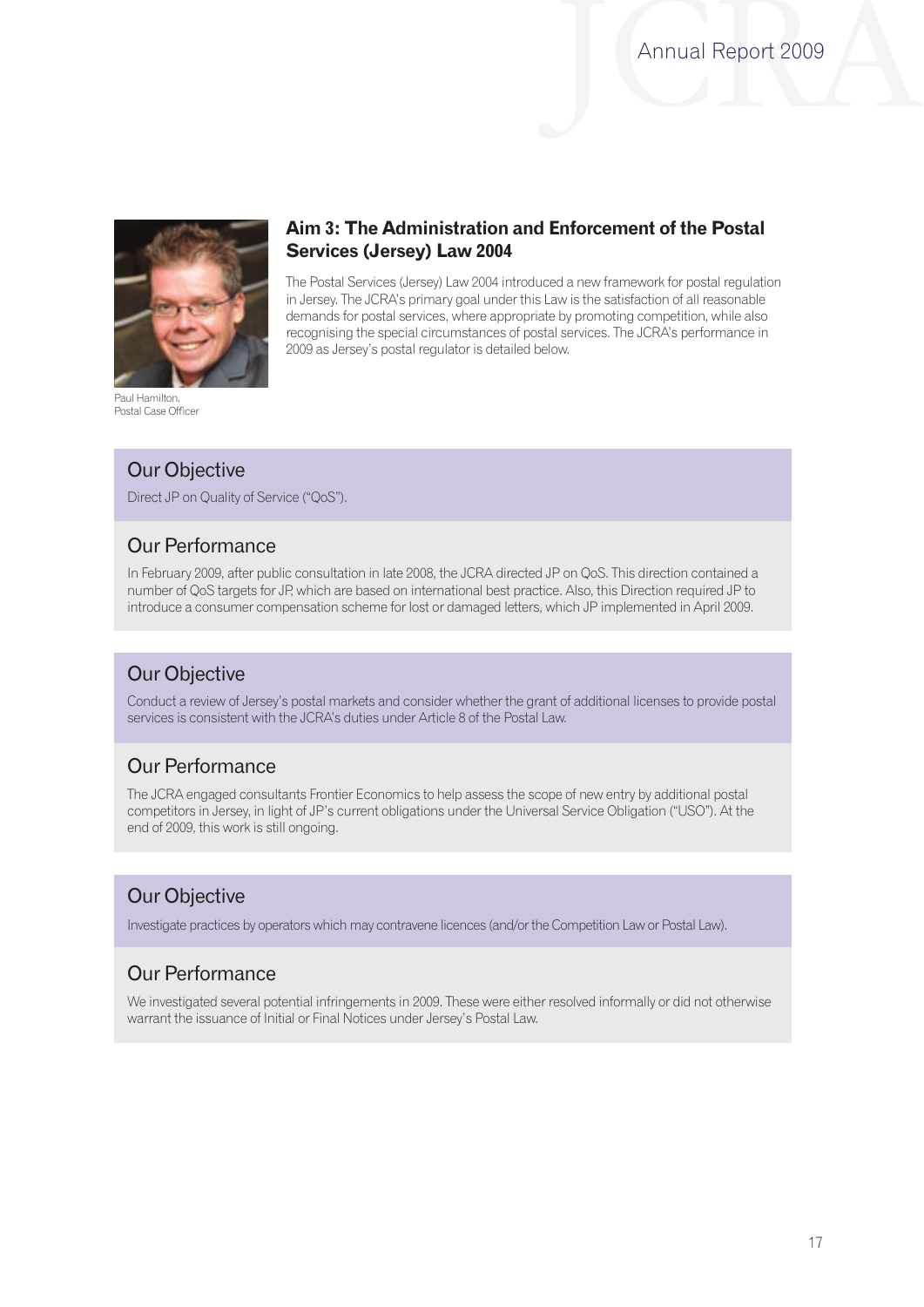# Annual Report 2009

## Our Objective

Review the scope of the USO.

## Our Performance

No changes to the scope of JP's USO were implemented in 2009.

## Our Objective

Monitor JP's price control.

## Our Performance

A price control on JP's core postal services took effect on 1 January 2008 and the JCRA thereafter has worked cooperatively with JP to ensure compliance.

## Our Objective

Review JP's Regulatory Accounts.

## Our Performance

The JCRA reviewed JP's regulatory accounts which were submitted in September.

## Our Objective

Consider the establishment of a postal users council.

## Our Performance

The JCRA currently is considering this matter, in cooperation with Jersey Post.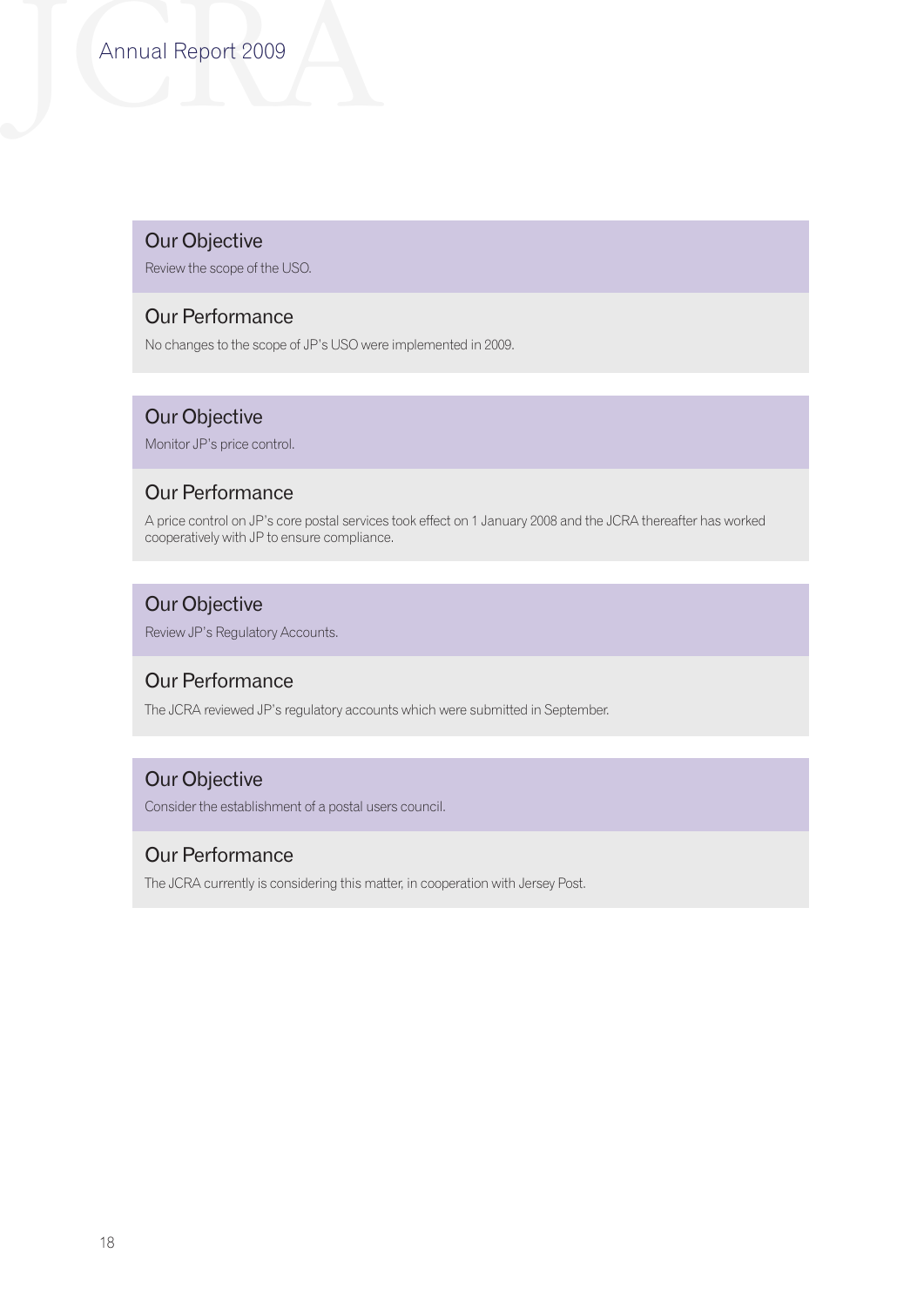## **Aim 4: Advising the States on competition and regulatory matters**

As in previous years, in 2009, we were often asked to provide advice, either formally or informally, to the States of Jersey on various proposals or potential legislation and regulations.

## Our Objective

Monitor proposed States legislation and review existing States legislation for potential effects on competition and advise relevant Minister.

## Our Performance

We advised on numerous potential policies, initiatives, and legislative proposals in 2009.

## Our Objective

Advising the Economic Development Minister on competition/regulatory matters.

## Our Performance

We are currently working on advice concerning the motor trade in Jersey, which we expect to deliver in early 2010, pursuant to a request received from the Economic Development Minister.

## Our Objective

Provide advice and assistance to other States Departments, States Members, and Scrutiny Panels.

## Our Performance

We provided advice in 2009 when requested.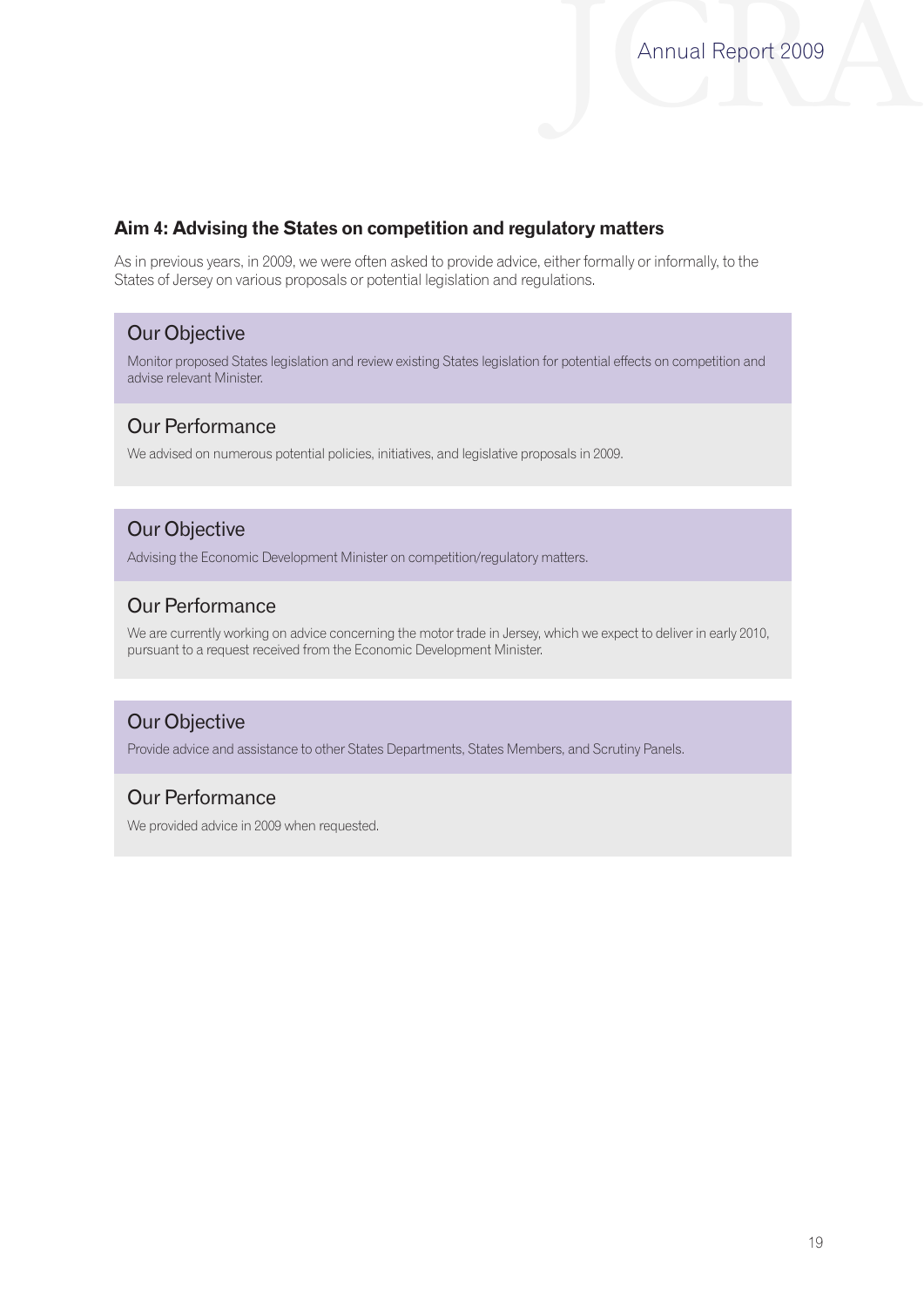## **Aim 5: Further Pursue our Core Values**

The JCRA's Core Values are Fairness, Accountability, Proportionality, and Efficiency.

In 2009, we continued our efforts to put these Core Values into practice:

- In February, we published our annual Telecommunications Statistical Review.
- • In April, we published a Guideline on Procedures under the Telecommunications (Jersey) Law 2002, which increases transparency with respect to the JCRA's processes and procedures concerning telecommunications regulation.
- The JCRA published nine articles in 2009, explaining our work and giving context to our decisions. In addition, we were the subject of numerous media interviews on television, radio, and in print, on various topics throughout the year.
- The JCRA held six briefings in Jersey on our activities and competition law and policy.
- • Despite a greatly increased number of competition law exemption applications and a similar level of merger applications in 2009 compared to 2008, the JCRA was able to process these matters efficiently.
- The JCRA's overall budget and expenditure has remained flat over the past four years.
- • In our dealings with businesses, we strive to resolve compliance issues where possible through discussions rather than formal enforcement action. For example, in 2009 we were able to successfully conclude our competition law investigation of Jersey Airport on a cooperative basis without the need for formal enforcement action.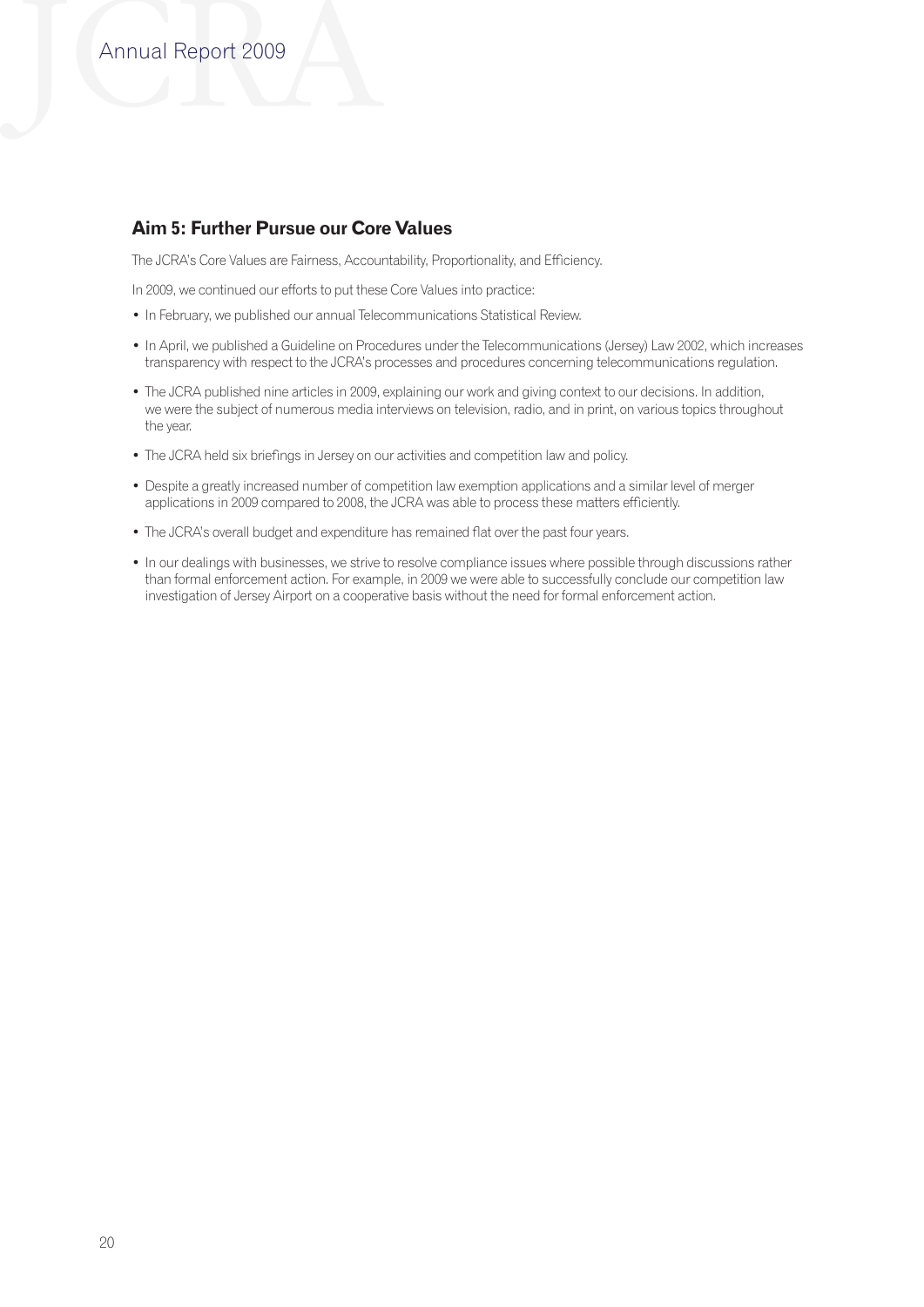# JCRA Report and Financial Statements for the Year Ended 2009

Consistent with prior years, the Jersey Competition Regulatory Authority ("the JCRA") made an accounting surplus of £1 in 2009 - effectively, break even. Due to the laws upon which the JCRA is based, it may only account for income in order to meet its actual costs during the year. It must also ensure that it receives enough income during the year in each of the three areas it covers - competition, telecoms regulation and postal regulation - to fund them separately, given that cross-subsidisation is not permitted. A working balance is maintained at all times, but for the purposes of the financial statements, deferred income adjustments are made to match income with costs.

Overall costs in 2009 were broadly consistent with the previous two years. The largest increase was in consultancy costs, due to major projects such as the review of Jersey Telecom's fixed-lines access provision and separated account methodologies, the implementation of mobile number portability, and Jersey Post's USO obligation. All other costs remained fairly consistent with the previous two years.

It should be noted that the JCRA maintains strict internal guidelines with regard to purchasing and tendering procedures, which combined with corporate governance in line with best practice, ensures that the JCRA is run as an effective and efficient organisation. An audit of policies and procedures is undertaken each year by independent internal auditors to ensure high standards are maintained.

In line with the Service Level Agreement between the JCRA and the Economic Development Department ("EDD"), grant funding for work under the Competition (Jersey) Law 2005 continued to be received quarterly in advance. There was deferred grant income carried forward at the year end of £205,472 (2008: £274,761).

Income of £42,365 (2008: £62,956) was received in the form of mergers and acquisitions fees.

Two fines totalling £40,000 (2008: £10,000) were issued during the year in relation to infringements under Article 16(1) and Article 20(1) of the Competition (Jersey) Law 2005. Both of these fines had been paid by the date these financial statements were signed. Although these were paid to the JCRA, as required by Article 39(7) of the Competition (Jersey) Law these were then paid on to EDD and were therefore not accounted for within the income and expenditure account, as the JCRA merely acted as a collection agent.

At the year end there was deferred telecommunications licence fee income of £207,110 (2008: £138,447). Based on budgeted costs, the Class III and Class II licence fees for 2010 have once again been set at 0.75% of regulated turnover, subject to subsequent adjustment in the light of actual costs.

Class II postal licence fees from JP continued to be received quarterly in advance and at the year end there was deferred postal licence fee income of £72,167 (2008: £48,106).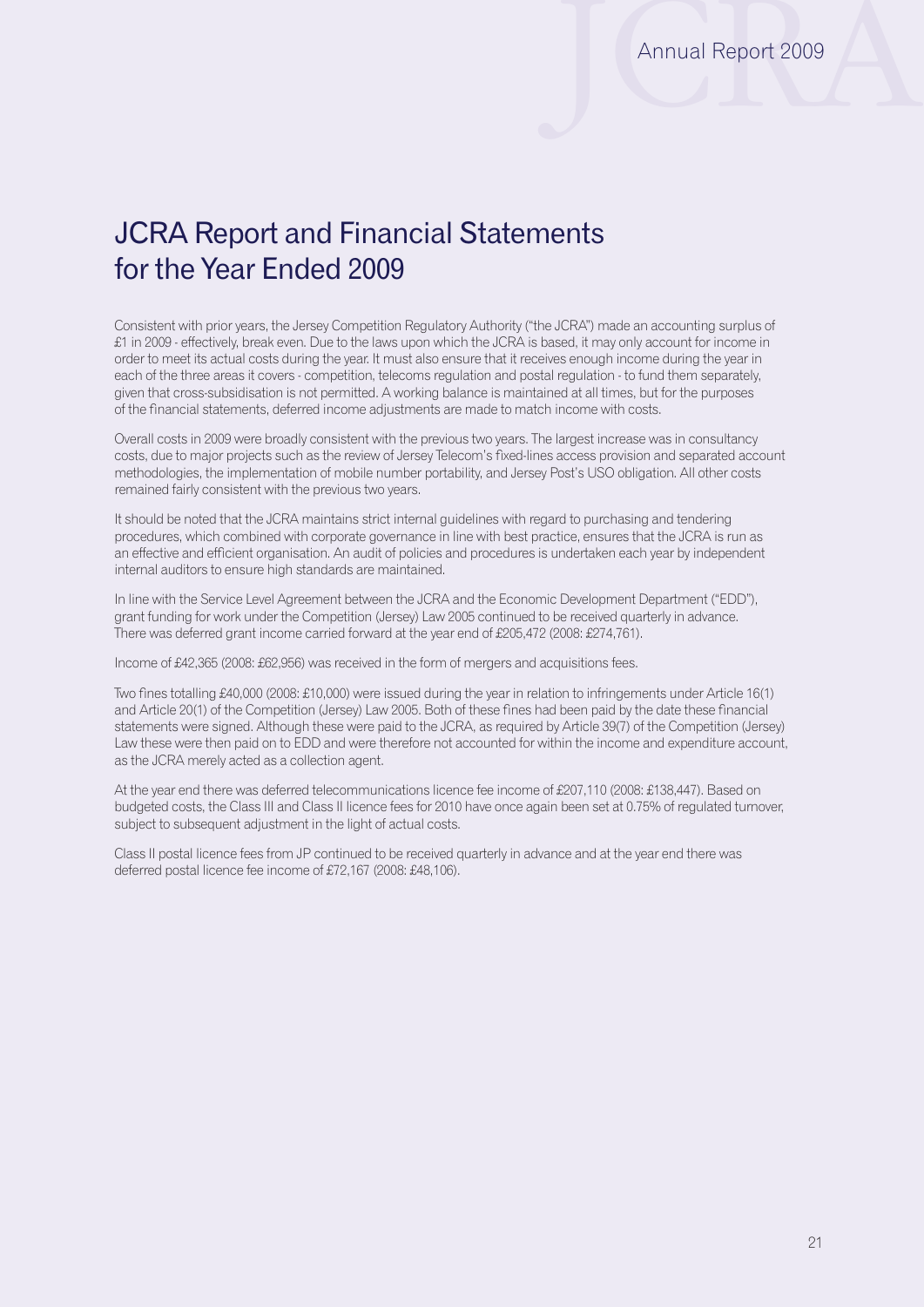# Members, Officers and Professional Advisers

### **Members**

The Rt. Hon. the Lord Kingsland, QC (Chairman) died 12 July 2009 Charles Webb (Executive Director) Christopher Bright (Non-Executive Director) Robert Foster (Non-Executive Director) Richard Povey (Non-Executive Director)

## **Secretary**

Paul O'Toole (resigned 15 May 2009) Louise Read (appointed 23 June 2009)

#### **Auditors**

Reads (Audit) Limited PO Box 179 40 Esplanade St Helier Jersey JE4 9RJ

#### **Bankers**

HSBC Bank plc PO Box 14 St Helier Jersey JE4 8NJ

## **Registered Office**

Jersey Competition Regulatory Authority 2nd Floor Salisbury House 1-9 Union Street St Helier Jersey JE2 3RF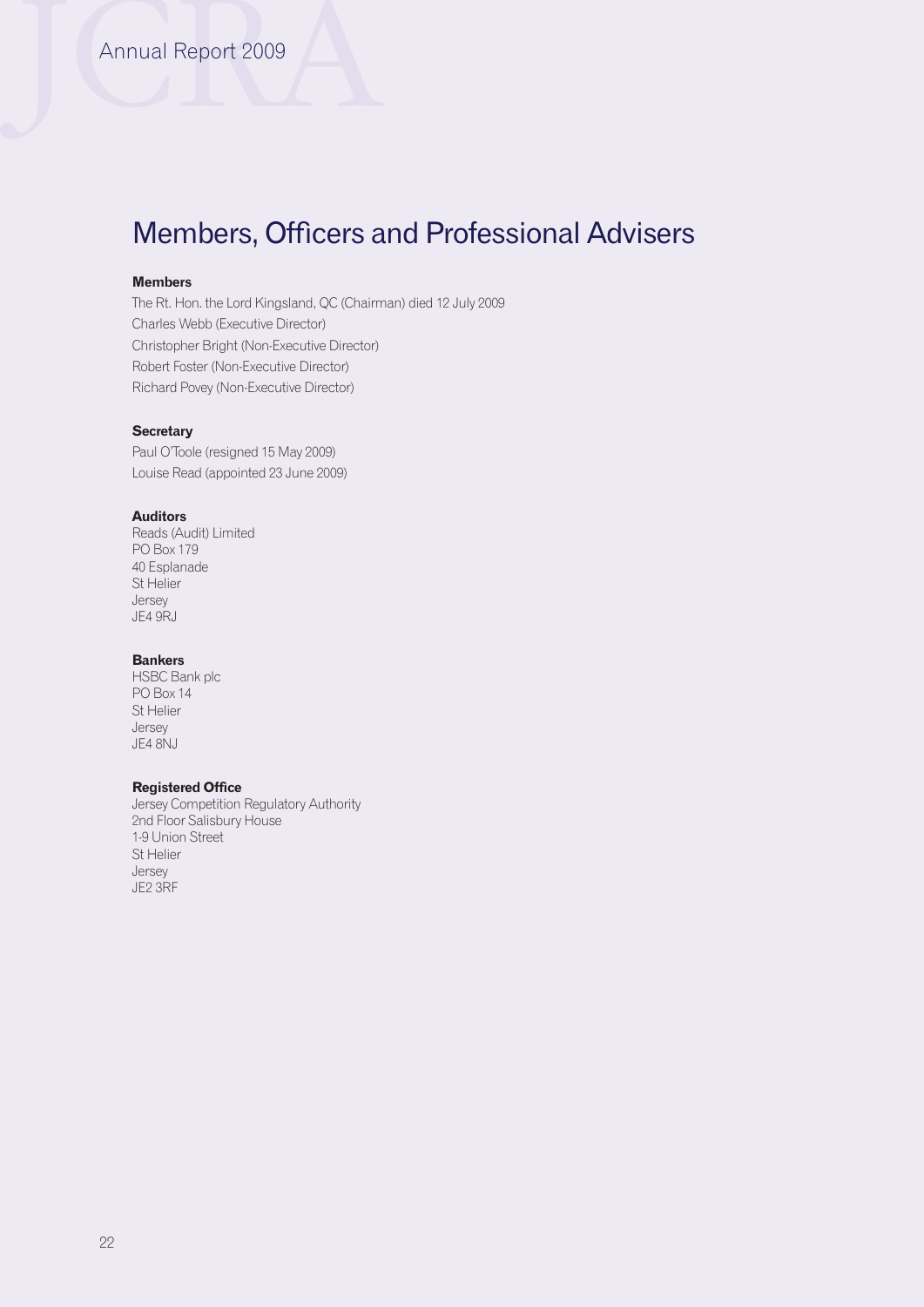# Members' Report

The Members of the JCRA present their report and financial statements for the year ended 31 December 2009.

#### **Activities**

The principal activities of the JCRA during the year were the regulation of the telecommunications and postal industries and the administration and enforcement of the Competition (Jersey) Law 2005.

#### **Results**

There was a surplus for the year of £1 (2008: surplus £1).

#### **Members**

The Members in office when these financial statements were approved are shown on page 22.

#### **Auditors**

The auditors, Reads (Audit) Limited, who were appointed in accordance with Article 17 of the Competition Regulatory Authority (Jersey) Law 2001 have indicated their willingness to continue in office.

By order of the Members

ouise Read

Louise Read **Secretary**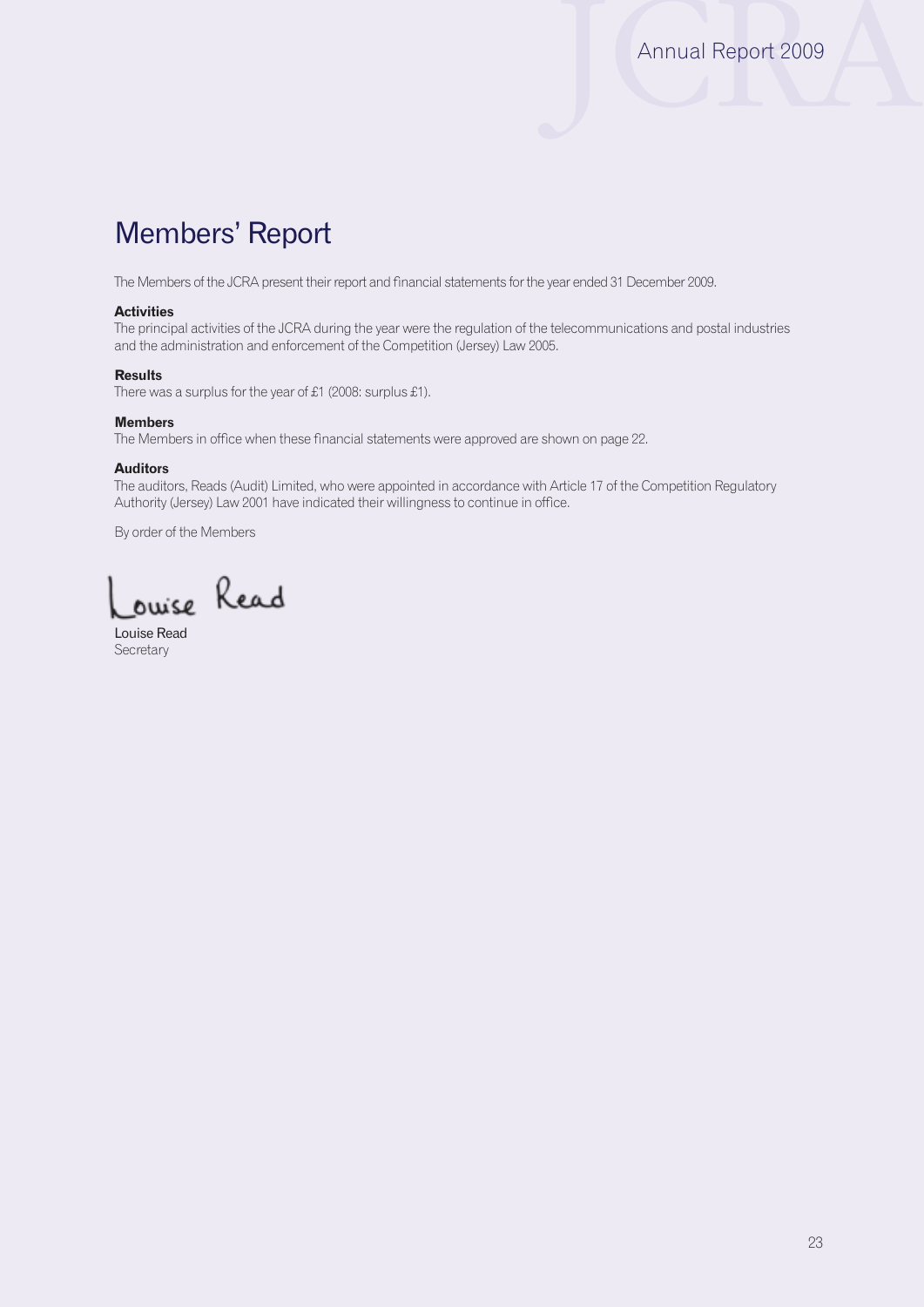# Statement of members' responsibilities in respect of the financial statements

The Competition Regulatory Authority (Jersey) Law 2001 requires the Members to prepare financial statements which shall be in accordance with generally accepted accounting principles and show a true and fair view of the surplus or deficit of the JCRA for the year and of the state of the JCRA's affairs at the end of the year.

In preparing financial statements the Members are required to:

- select suitable accounting policies and then apply them consistently:
- make judgements and estimates that are reasonable and prudent;
- prepare the financial statements on the going concern basis unless it is inappropriate to presume that the JCRA will continue in business; and
- • state whether applicable accounting standards have been followed, subject to any material departures disclosed and explained in the financial statements.

The Members are responsible for keeping accounting records which are sufficient to show and explain the JCRA's transactions and are such as to disclose with reasonable accuracy, at any time, the financial position of the JCRA and to enable them to ensure that the financial statements comply with the Competition Regulatory Authority (Jersey) Law 2001. They are also responsible for safeguarding the assets of the JCRA and hence for taking reasonable steps for the prevention and detection of fraud and other irregularities.

The Members confirm that these financial statements comply with these requirements.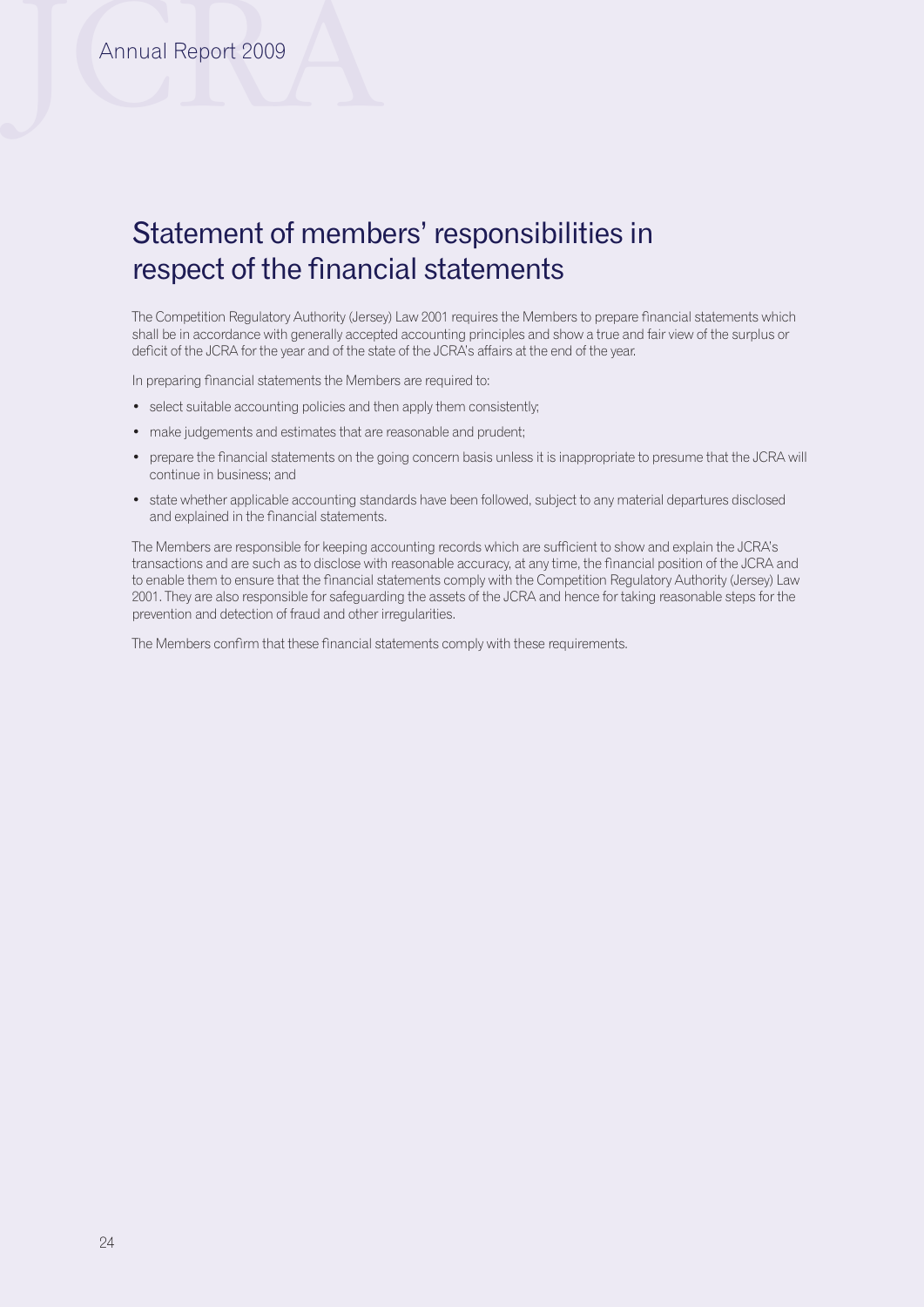# Independent Auditors' Report

We have audited the financial statements of the Jersey Competition Regulatory Authority for the year ended 31 December 2009 on pages 26 to 33. These financial statements have been prepared under the accounting policies set out therein.

This report is made solely to the Authority's Members, as a body in accordance with Article 17 of the Competition Regulatory Authority (Jersey) Law 2001. Our audit work has been undertaken so that we might state to the Authority's Members those matters we are required to state to them in an auditors' report and for no other purpose. To the fullest extent permitted by law, we do not accept or assume responsibility to anyone other than the Authority and the Authority's Members as a body, for our audit work, for this report, or for the opinions we have formed.

#### **Respective responsibilities of Members and auditors**

As described in the Statement of Members' Responsibilities, the Authority's Members are responsible for the preparation of the financial statements in accordance with applicable Jersey law.

Our responsibility is to audit the financial statements in accordance with relevant legal and regulatory requirements and International Standards on Auditing (UK and Ireland).

We report to you our opinion as to whether the financial statements, which have been prepared in accordance with United Kingdom accounting standards, give a true and fair view. We also report to you if, in our opinion, the Authority has not kept proper accounting records or if we have not received all the information and explanations we require for our audit.

We read other information contained in the Annual Report and consider whether it is consistent with the audited financial statements. The other information comprises the Non-Executive Director's Statement, the Executive Director's Statement and the commentary on the annual financial statements. We consider the implications for our report if we become aware of any apparent misstatements or material inconsistencies with the financial statements. Our responsibilities do not extend to any other information.

#### **Basis of audit opinion**

We conducted our audit in accordance with International Standards on Auditing (UK and Ireland) issued by the Auditing Practices Board. An audit includes examination, on a test basis, of evidence relevant to the amounts and disclosures in the financial statements. It also includes an assessment of the significant estimates and judgments made by the Members in the preparation of the financial statements, and of whether the accounting policies are appropriate to the Authority's circumstances, consistently applied and adequately disclosed.

We planned and performed our audit so as to obtain all the information and explanations which we considered necessary in order to provide us with sufficient evidence to give reasonable assurance that the financial statements are free from material misstatement, whether caused by fraud or other irregularity or error. In forming our opinion we also evaluated the overall adequacy of the presentation of information in the financial statements.

#### **Opinion**

In our opinion the financial statements give a true and fair view of the state of affairs of the Authority as at 31 December 2009 and of its surplus for the year then ended.

Reads (Audit) Limited Jersey, Channel Islands 22 February 2010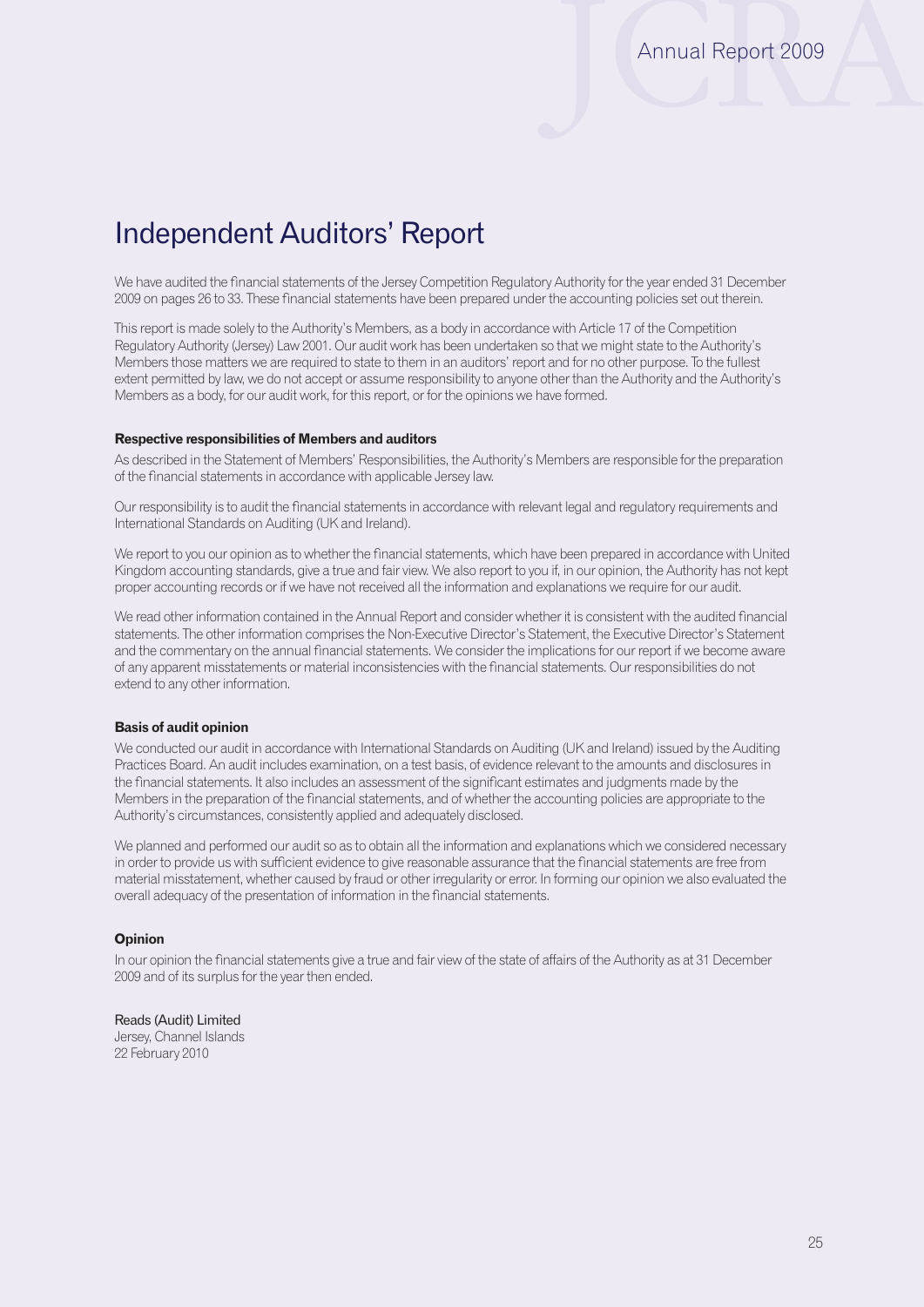#### INCOME AND EXPENDITURE ACCOUNT FOR THE YEAR ENDED 31 DECEMBER 2009

|                                                                                                                                                                                                                                                                                                                                                                                         | Note | 2009<br>£                                                                                                                    | 2008<br>£                                                                                                                                        |
|-----------------------------------------------------------------------------------------------------------------------------------------------------------------------------------------------------------------------------------------------------------------------------------------------------------------------------------------------------------------------------------------|------|------------------------------------------------------------------------------------------------------------------------------|--------------------------------------------------------------------------------------------------------------------------------------------------|
| <b>Income</b>                                                                                                                                                                                                                                                                                                                                                                           |      |                                                                                                                              |                                                                                                                                                  |
| Licence fees<br>Economic Development Department grant<br>Mergers and acquisitions fees<br><b>Bank</b> interest<br>Application fees<br>Sundry income                                                                                                                                                                                                                                     |      | 762,499<br>449,290<br>42,365<br>1,495<br>2,950<br>45<br>1,258,644                                                            | 658,135<br>412,983<br>62,956<br>19,647<br>500<br>1,154,221                                                                                       |
|                                                                                                                                                                                                                                                                                                                                                                                         |      |                                                                                                                              |                                                                                                                                                  |
| <b>Expenditure</b>                                                                                                                                                                                                                                                                                                                                                                      |      |                                                                                                                              |                                                                                                                                                  |
| Salaries and staff costs<br>Consultancy fees<br>Operating lease rentals<br>Travel and entertainment<br>Conference and course fees<br>Depreciation<br>Administration expenses<br>Legal and professional fees<br>General expenses<br>Audit and accounting fee<br>Advertising and publicity<br>Repairs and maintenance<br>Heat, light and water<br>Recruitment<br>Internet web page design |      | 803,598<br>235,314<br>50,256<br>8,874<br>13,244<br>27,494<br>23,299<br>42,410<br>17,772<br>5,144<br>21,795<br>5,973<br>3,470 | 777,525<br>114,241<br>62,866<br>5,439<br>22,000<br>33,169<br>19,785<br>17,618<br>35,886<br>15,396<br>5,396<br>16,656<br>4,906<br>18,858<br>4,479 |
|                                                                                                                                                                                                                                                                                                                                                                                         |      | 1,258,643                                                                                                                    | 1,154,220                                                                                                                                        |
| <b>Surplus for the Year</b>                                                                                                                                                                                                                                                                                                                                                             | 5    |                                                                                                                              |                                                                                                                                                  |

#### Recognised gains and losses

There are no recognised gains and losses other than the surpluses of the JCRA of £1 in the years ended 31 December 2009 and 31 December 2008.

#### Historical cost equivalent

There is no difference between the net surplus for the year stated above and its historical cost equivalent.

#### Continuing Operations

All the items dealt with in arriving at the net surplus in the income and expenditure account relate to continuing operations.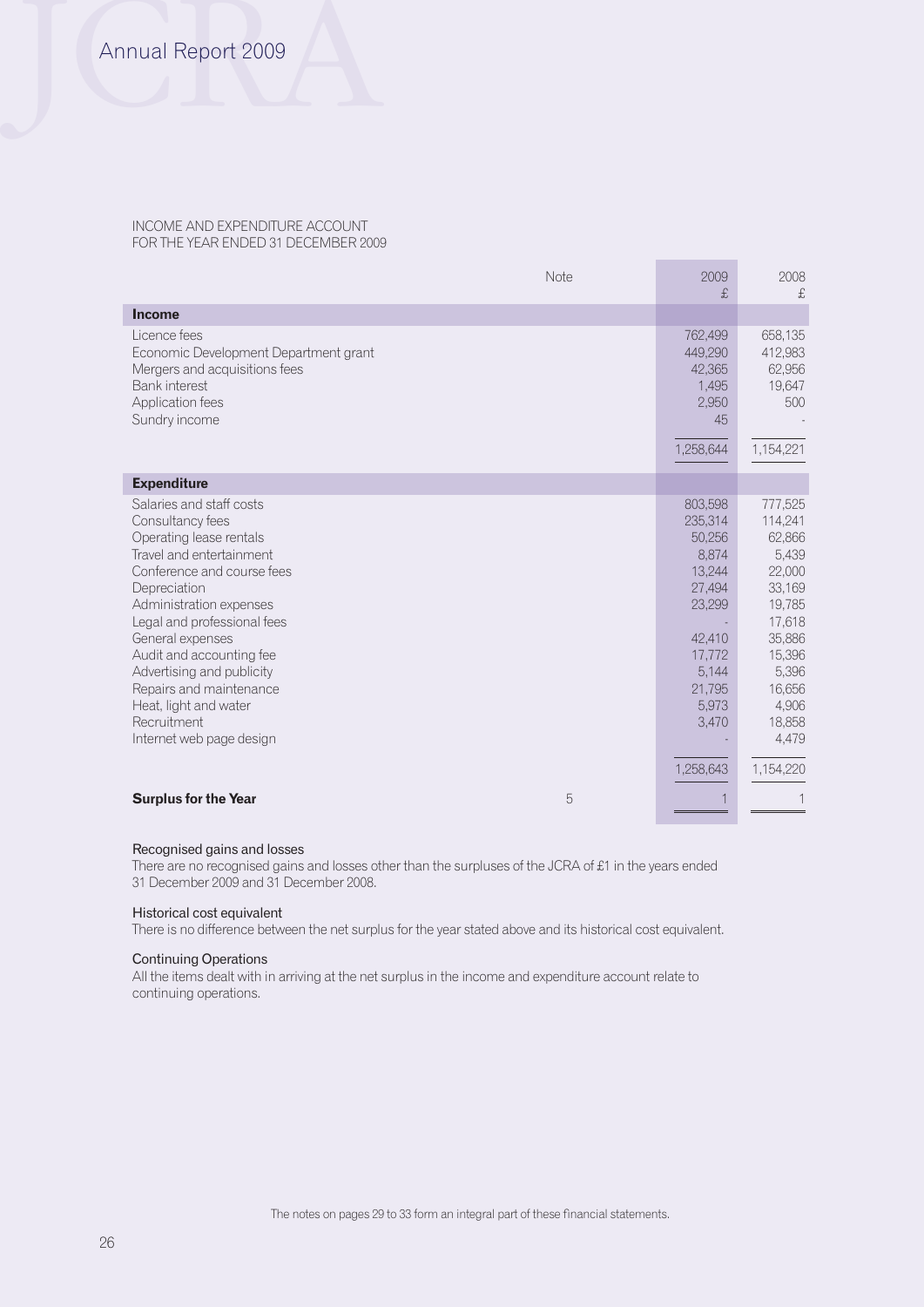BALANCE SHEET AS AT 31 DECEMBER 2009

|                                                | Note           | 2009<br>£          | 2008<br>£         |
|------------------------------------------------|----------------|--------------------|-------------------|
| <b>Fixed Assets</b>                            |                |                    |                   |
| Tangible fixed assets                          | $\mathcal{P}$  | 51,197             | 73,062            |
| <b>Current Assets</b>                          |                |                    |                   |
| Debtors and prepayments<br>Cash at bank        | 3              | 514,598<br>293,590 | 56,635<br>549,329 |
|                                                |                | 808,188            | 605,964           |
| <b>Current Liabilities</b>                     |                |                    |                   |
| Creditors: amounts falling due within one year | $\overline{4}$ | 733,937            | 553,579           |
| <b>Net Current Assets</b>                      |                | 74,251             | 52,385            |
| <b>Total Assets Less Current Liabilities</b>   |                | 125,448            | 125,447           |
| <b>Retained Surplus</b>                        | 5              | 125,448            | 125,447           |

The financial statements on pages 26 to 33 were approved by the members and signed on their behalf by:

 $Q$  Will

Charles Webb 22 February 2010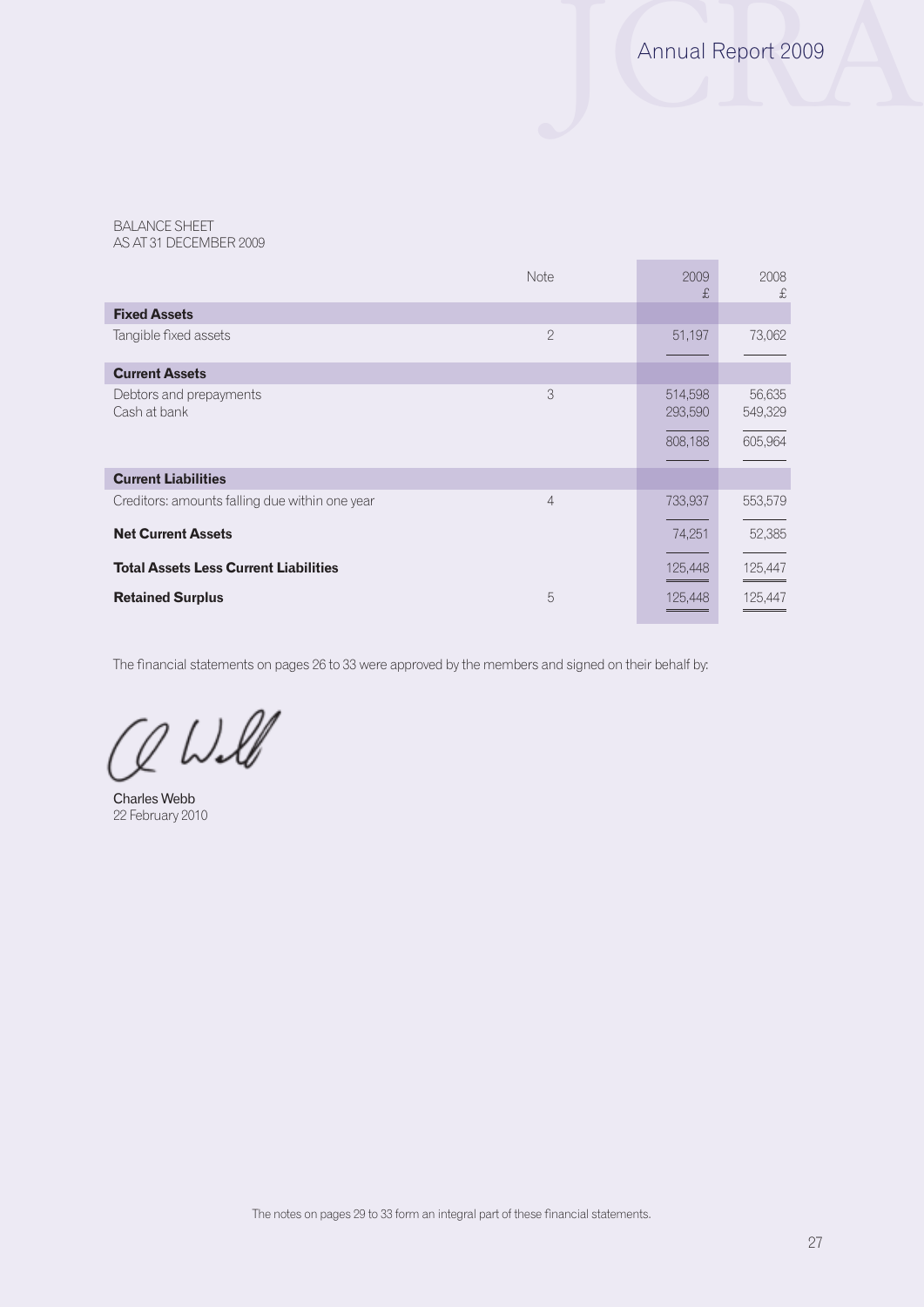# Annual Report 2009

#### CASH FLOW STATEMENT FOR THE YEAR ENDED 31 DECEMBER 2009

| Note                                                                                      | 2009<br>£, | 2008<br>£ |
|-------------------------------------------------------------------------------------------|------------|-----------|
| Net cash (outflow) / inflow from operating activities<br>6                                | (251, 605) | 22,624    |
| Returns on investment and servicing of finance<br>Interest received                       | 1,495      | 19,647    |
| Capital expenditure and financial investment<br>Payments to acquire tangible fixed assets | (5,629)    | (2,842)   |
| <b>Management of liquid resources</b>                                                     |            |           |
| (Decrease) / increase in cash                                                             | (255, 739) | 39,429    |
|                                                                                           |            |           |
| Reconciliation of net cash flow to movement in net funds                                  |            |           |
|                                                                                           | 2009<br>£. | 2008<br>£ |
| (Decrease) / Increase in cash in year                                                     | (255, 739) | 39,429    |
| Cash used to increase liquid resources                                                    |            |           |
| Change in net funds                                                                       | (255, 739) | 39,429    |
| Net funds at 1 January                                                                    | 549,329    | 509,900   |
| Net funds at 31 December                                                                  | 293,590    | 549,329   |
|                                                                                           |            |           |

## **Analysis Of Net Funds**

|                                           | 1 Jan 2009        | Cash flows             | 31 Dec 2009       |
|-------------------------------------------|-------------------|------------------------|-------------------|
| Cash at bank<br>Current asset investments | 99,329<br>450,000 | (55, 775)<br>(199,964) | 43.554<br>250,036 |
| Total                                     | 549,329           | (255, 739)             | 293,590           |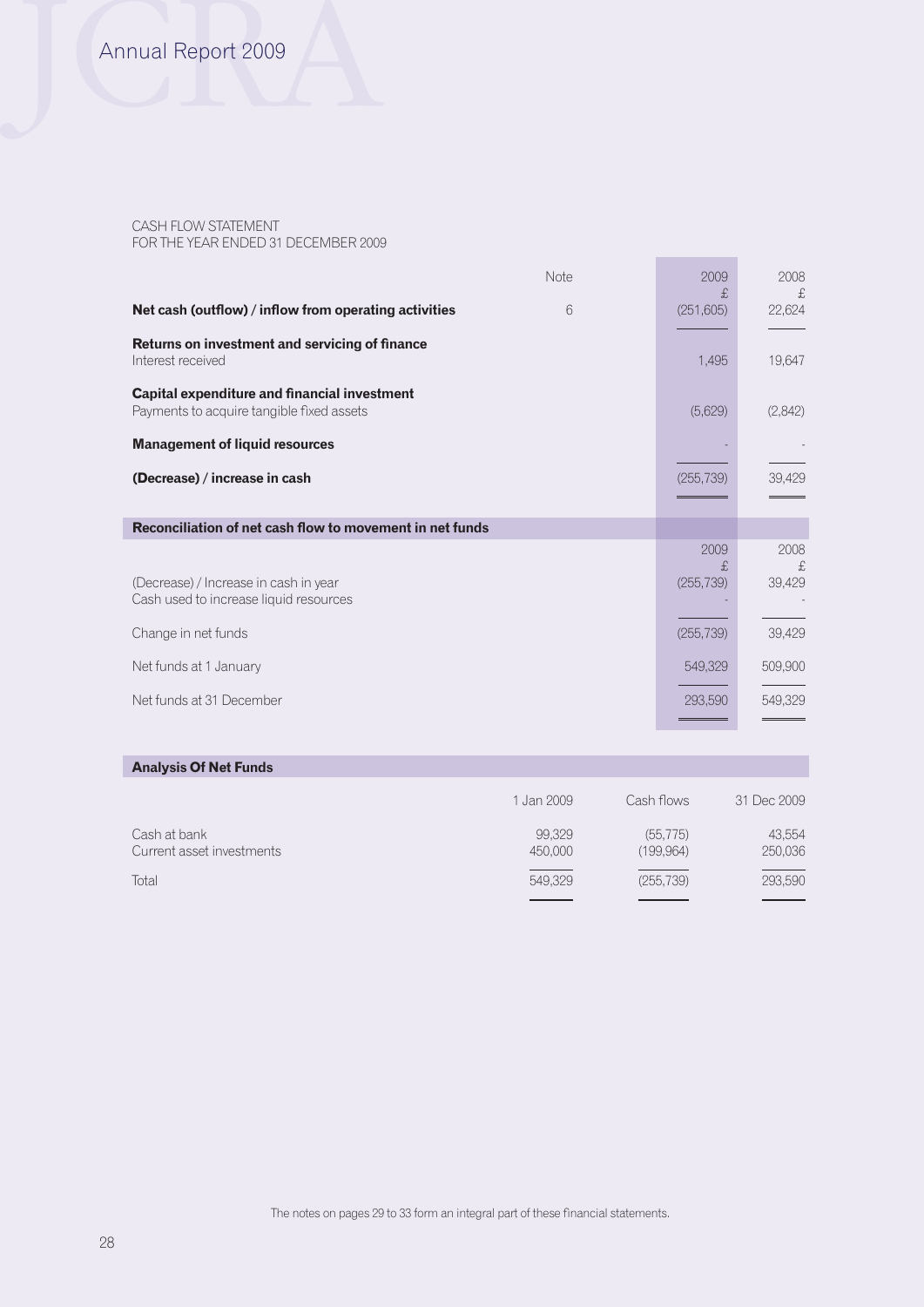#### **1. Accounting Policies**

The financial statements are prepared under the historical cost convention and in accordance with accounting principles generally accepted in the Bailiwick of Jersey, incorporating United Kingdom accounting standards.

A summary of the more important accounting policies is set out below

#### a) Interest receivable

Interest on bank deposits is accrued on a daily basis.

#### b) Fixed assets

Fixed assets are stated at cost less depreciation.

Depreciation is provided on all tangible fixed assets at rates calculated to write down their cost on a straight line basis to their estimated residual values over their expected useful lives. The depreciation rates used are as follows:

| Leasehold improvements | - remaining length of the lease |
|------------------------|---------------------------------|
| Computer equipment     | - 33% per annum                 |
| Fixtures and fittings  | - 10% per annum                 |
| Other equipment        | - 20% per annum                 |

#### c) Leasing commitments

All leases are operating leases. Rentals payable under operating leases are charged in the income and expenditure account on a straight line basis over the lease term.

#### d) Pensions

The JCRA provides a defined contribution pension scheme. Contributions are charged in the income and expenditure account as they become payable in accordance with the rules of the scheme.

#### e) Grants

Grants received from the Economic Development Minister are accounted for in the period to which they relate. Any unused funds at the financial year end are either deferred or repaid to the Minister. Deferred grant income as at 31 December 2009 amounted to £205,472 (2008: £274,761).

#### f) Telecoms licence fees

Licence fees are set on the basis of cost recovery under Article 17 of the Telecommunications (Jersey) Law 2002. The JCRA's costs are determined on an annual basis and these are recovered by applying a percentage to the licensed revenues of the Operators on the basis of relevant pro-rata turnover, or if appropriate an annual fee.

The percentage for 2009 was 0.75% (2008: 0.75%).

The Operators are invoiced quarterly in advance and fee income is recognised in the period to which it relates. Should fee income exceed costs, the balance is treated as deferred revenue. Deferred licence fee income as at 31 December 2009 amounted to £207,110 (2008: £138,447).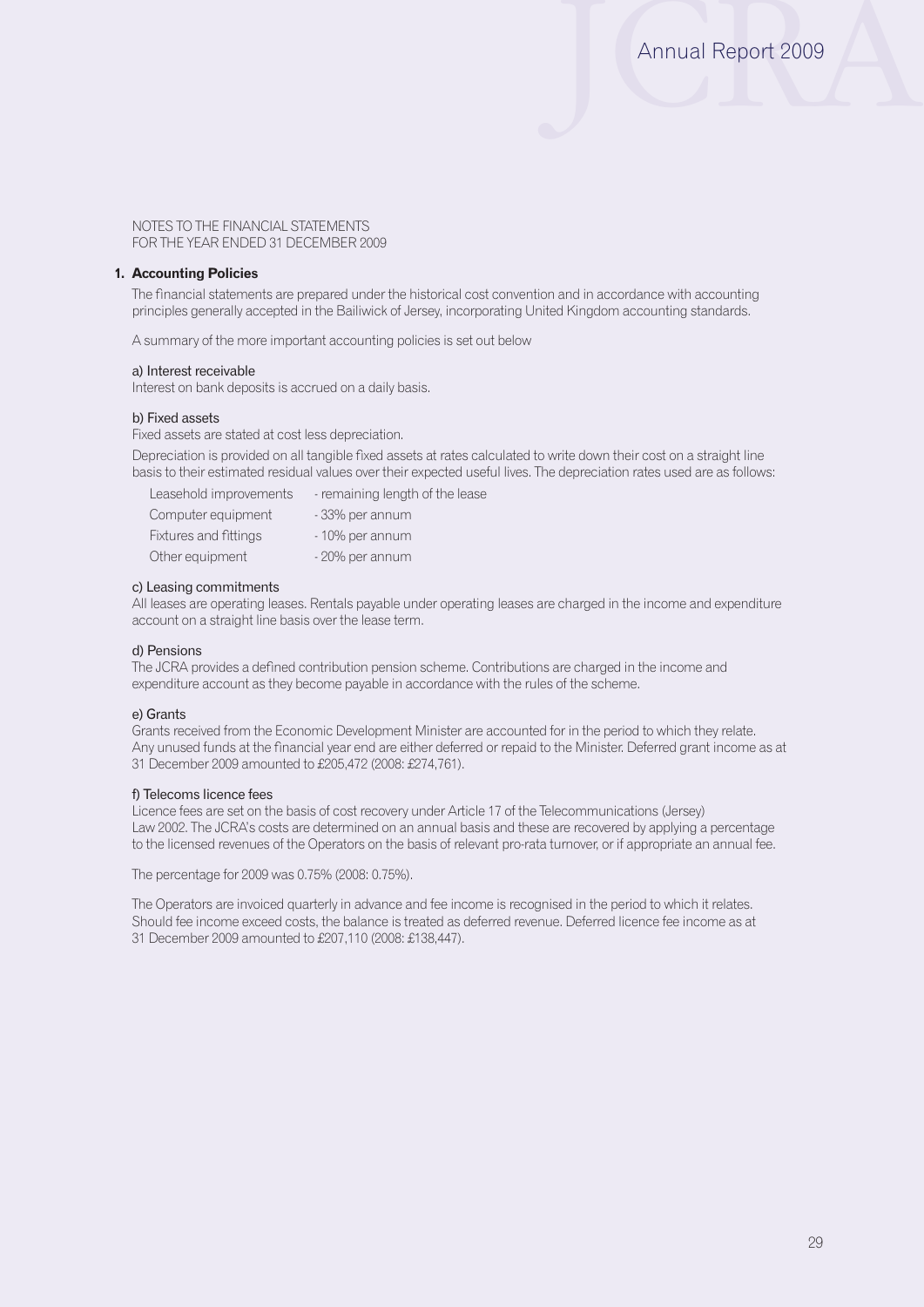# Annual Report 2009

NOTES TO THE FINANCIAL STATEMENTS FOR THE YEAR ENDED 31 DECEMBER 2009

#### **1. Accounting Policies - Continued**

#### g) Postal licence fees to Class II Operators

Licence fees are set on the basis of cost recovery under Article 18 of the Postal Services (Jersey) Law 2004. The JCRA's costs are determined on an annual basis and these are recovered by applying a percentage to the licensed revenues of the Operators on the basis of relevant pro-rata turnover, or if appropriate an annual fee.

The fee for 2009 was set at £205,268 (2008: £225,000).

The Operators are invoiced quarterly in advance and fee income is recognised in the period to which it relates. Should fee income exceed costs, the balance is treated as deferred revenue. Deferred licence fee income as at 31 December 2009 amounted to £72,167 (2008: £48,106).

#### h) Taxation

Article 16 of the Competition Regulatory Authority (Jersey) Law 2001 provides that the income of the JCRA shall not be liable to income tax under the Income Tax (Jersey) Law 1961.

## i) Expenditure

Expenditure is accounted for on an accruals basis.

#### **2. Tangible Fixed Assets**

|                                                                                    | Leasehold<br>improvements<br>£ | Computer<br>equipment<br>£, | <b>Fixtures</b><br>and fittings<br>£ | Other<br>equipment<br>£, | Total<br>Assets<br>£,       |
|------------------------------------------------------------------------------------|--------------------------------|-----------------------------|--------------------------------------|--------------------------|-----------------------------|
| Cost<br>At 1 January 2009<br>Additions<br><b>Disposals</b>                         | 33,841                         | 89,256<br>5,629<br>(1,803)  | 19,781                               | 3,951                    | 146,829<br>5,629<br>(1,803) |
| At 31 December 2009                                                                | 33,841                         | 93,082                      | 19,781                               | 3,951                    | 150,655                     |
| <b>Depreciation</b><br>At 1 January 2009<br>Charge in the year<br><b>Disposals</b> | 5,621<br>3,763                 | 53,553<br>21,693<br>(1,803) | 10,786<br>1,978                      | 3,807<br>60              | 73,767<br>27,494<br>(1,803) |
| At 31 December 2009                                                                | 9,384                          | 73,443                      | 12,764                               | 3,867                    | 99,458                      |
| Net book value:<br>At 31 December 2009                                             | 24,457                         | 19,639                      | 7,017                                | 84                       | 51,197                      |
| At 31 December 2008                                                                | 28,220                         | 35,703                      | 8,995                                | 144                      | 73,062                      |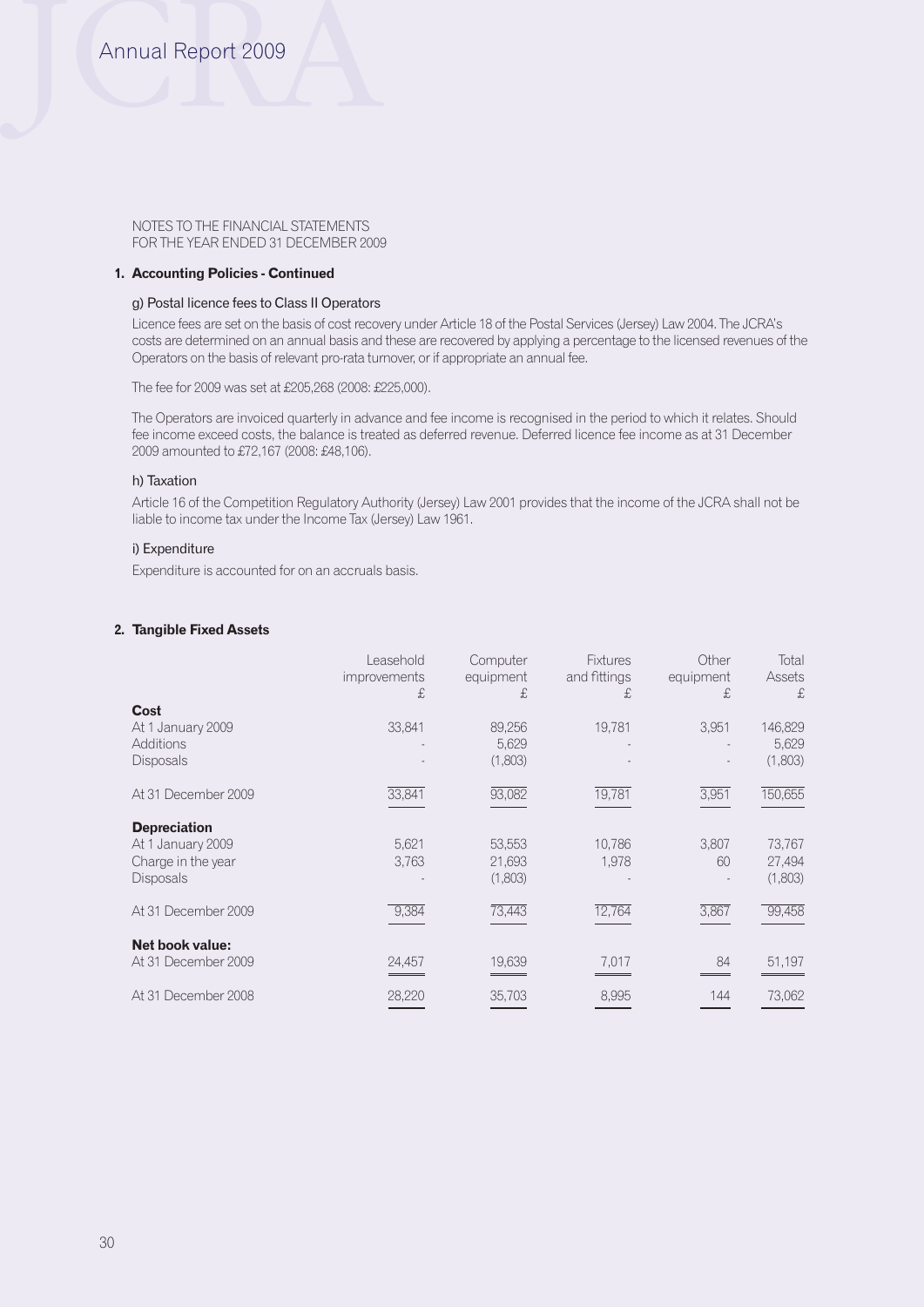#### **3. Debtors And Prepayments**

|                               | 2009    | 2008   |
|-------------------------------|---------|--------|
|                               | £       | £      |
| Prepayments                   | 44,884  | 46,488 |
| Trade debtors                 | 326,743 | 9,209  |
| Sundry debtors                | 356     | 938    |
| Cash held on behalf of others | 142,615 | $\sim$ |
|                               |         |        |
|                               | 514,598 | 56,635 |
|                               |         |        |
|                               |         |        |

Cash held on behalf of others relates to funds deposited with the Jersey Competition Regulatory Authority pending the final resolution of a dispute between telecoms operators. Accordingly, the funds do not form part of the assets of the Authority, and are included in both debtors and creditors pending resolution of the dispute.

#### **4. Creditors: Amounts Falling Due Within One Year**

|                               | 2009    | 2008    |
|-------------------------------|---------|---------|
|                               | £       | £,      |
| Accruals                      | 58,353  | 66,389  |
| Deferred grant income         | 205,472 | 274,761 |
| Deferred licence fee income   | 280,027 | 186,803 |
| Other deferred income         | 19,635  | $\sim$  |
| Trade creditors               | 16.413  | 15,556  |
| Social security               | 11.422  | 10,070  |
| Cash held on behalf of others | 142.615 |         |
|                               |         |         |
|                               | 733.937 | 553,579 |
|                               |         |         |

Cash held on behalf of others relates to funds deposited with the Jersey Competition Regulatory Authority pending the final resolution of a dispute between telecoms operators. Accordingly, the funds do not form part of the assets of the Authority, and are included in both debtors and creditors pending resolution of the dispute.

### **5. Movement on Retained Surplus**

|                                           | Income and Expenditure Account |
|-------------------------------------------|--------------------------------|
|                                           |                                |
| At 1 January 2009<br>Surplus for the year | 125,447                        |
|                                           |                                |
| At 31 December 2009                       |                                |
|                                           | 125,448                        |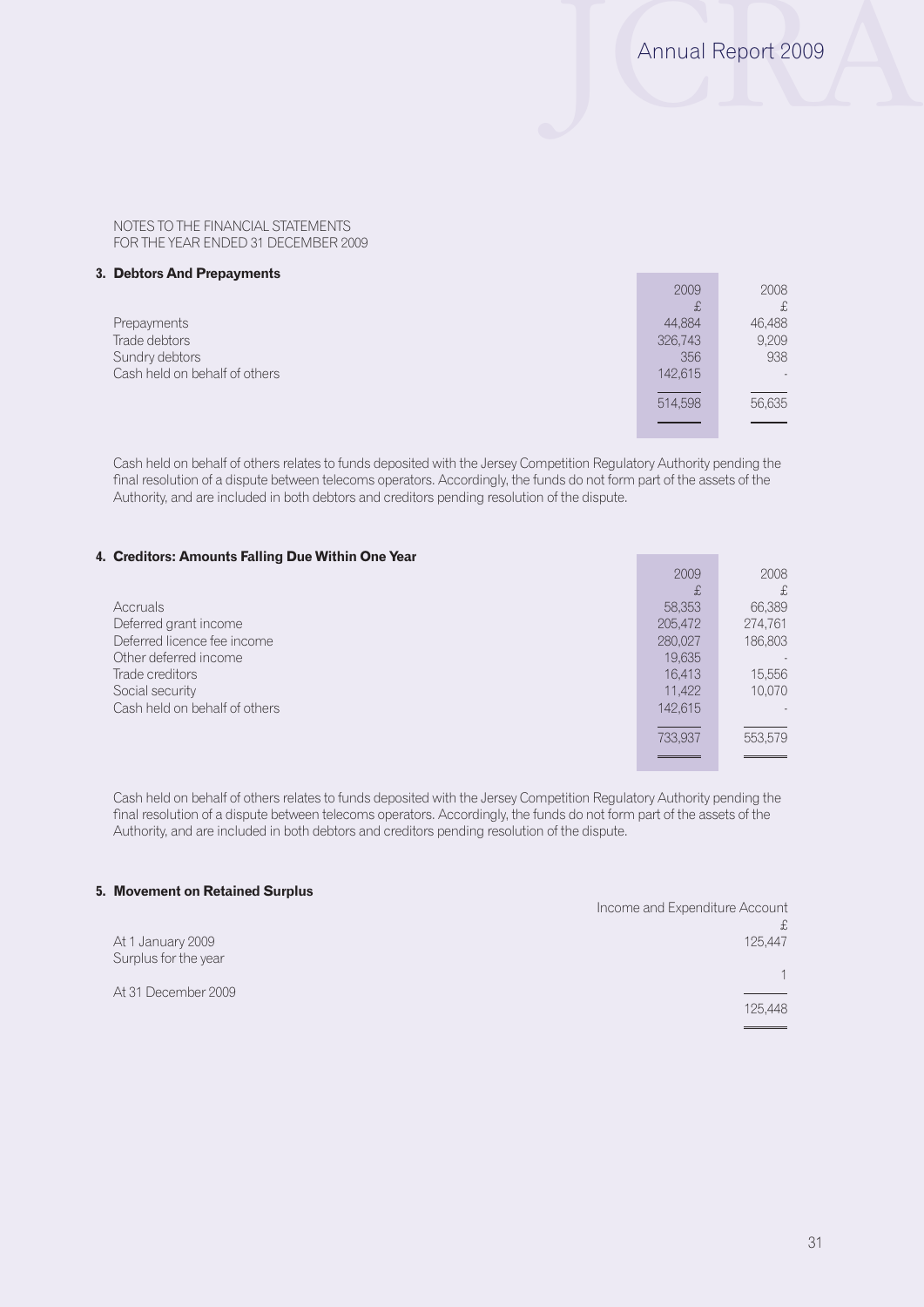## **6. Note to the Cash Flow Statement**

Reconciliation of surplus for the year to net cash (outflow) / inflow from operating activities:

|                                                      | 2009       | 2008      |
|------------------------------------------------------|------------|-----------|
|                                                      | £          | £         |
| Operating surplus                                    |            |           |
| Depreciation                                         | 27.494     | 33,169    |
| Interest on current asset investments                | (1,495)    | (19, 647) |
| Increase in debtors                                  | (457, 963) | (6,481)   |
| Increase in creditors                                | 180,358    | 15,582    |
|                                                      |            |           |
| Net cash (outlow) / inflow from operating activities | (251,605)  | 22,624    |
|                                                      |            |           |

## **7. Related Parties**

#### The transacting parties are:

- The Economic Development Minister

- Jersey Competition Regulatory Authority (JCRA)

#### Relationship

The JCRA acts independently of the States, but is accountable to the Economic Development Minister in respect of its funding for the Competition (Jersey) Law 2005 which is also covered by a Service Level Agreement. The Minister acts as a conduit for requests from other Ministers who may request the JCRA to carry out projects. The JCRA reports formally to the Minister on an annual basis.

#### **Transactions**

In 2009, the Economic Development Minister provided funds to the JCRA in order that work administering and enforcing the Competition (Jersey) Law 2005 could be carried out.

#### Amounts involved

- £274,761 brought forward as deferred grant income, as agreed from 2008.
- £280,000 received during the year under the provisions of the Competition Regulatory Authority (Jersey) Law 2001.

#### **Amounts due to the Economic Development Department at the balance sheet date**

|                                               | 2009    | 2008    |
|-----------------------------------------------|---------|---------|
|                                               |         | £.      |
| Deferred grant income (included in creditors) | 205,472 | 274.761 |
|                                               |         |         |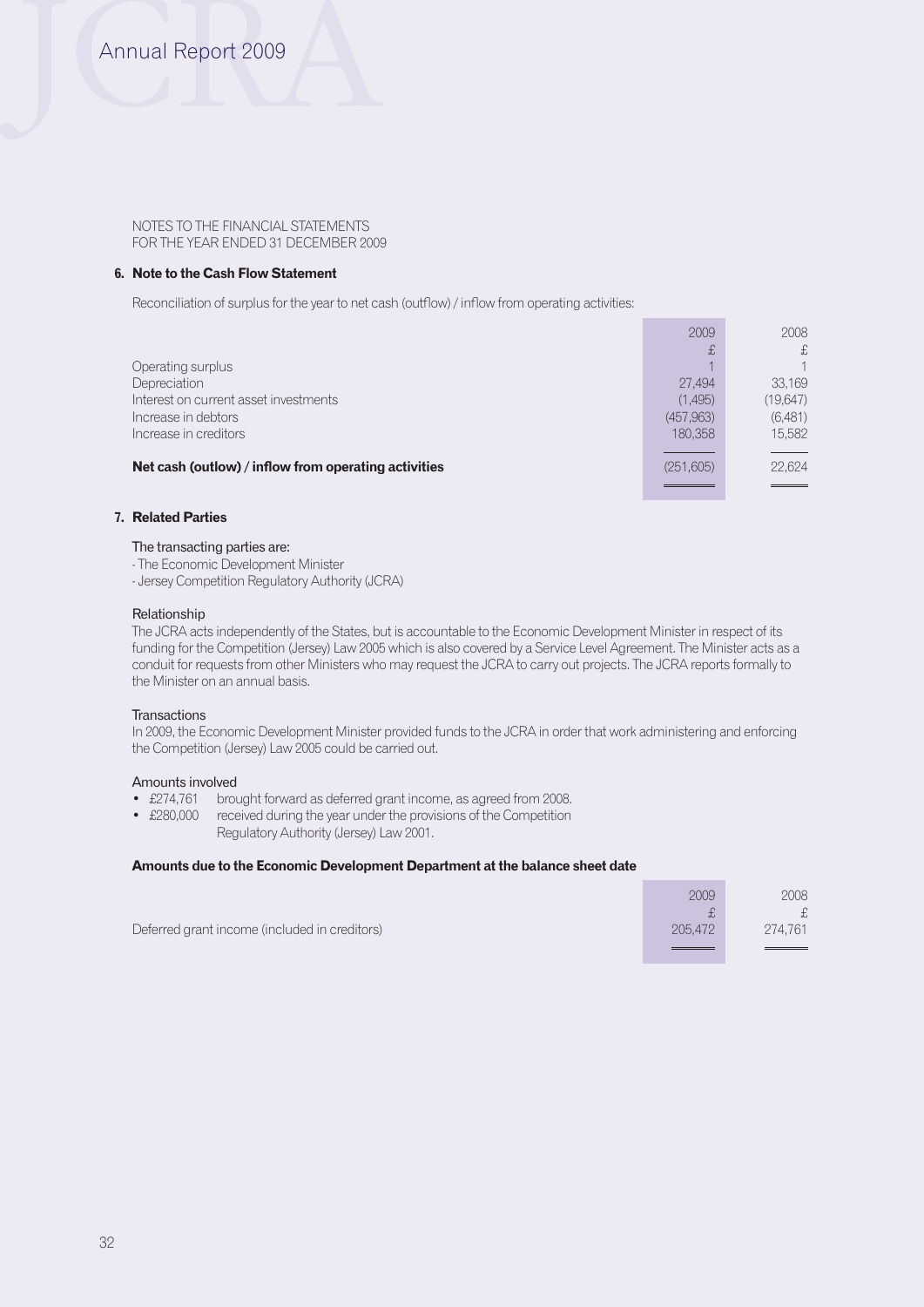#### **8. Financial Commitments**

At 31 December 2009 the JCRA had annual commitments under non-cancellable operating leases as set out below: Land and buildings

|                                                | 2009<br>£ | 2008<br>£ |
|------------------------------------------------|-----------|-----------|
| Operating leases which expire:                 |           |           |
| Not later than one year                        |           |           |
| In more than one year but less than five years |           |           |
| Later than five years                          | 53,886    | 53,886    |
|                                                | 53,886    | 53,886    |
|                                                |           |           |
|                                                |           |           |

### **9. Pension Commitments**

The JCRA provides a defined contribution pension scheme for its Executive Director and employees. The assets of the scheme are held separately from those of the JCRA in an independently administered fund. Contributions of £110,969 (2008: £102,946) were charged in the year and there were no unpaid contributions at the year end.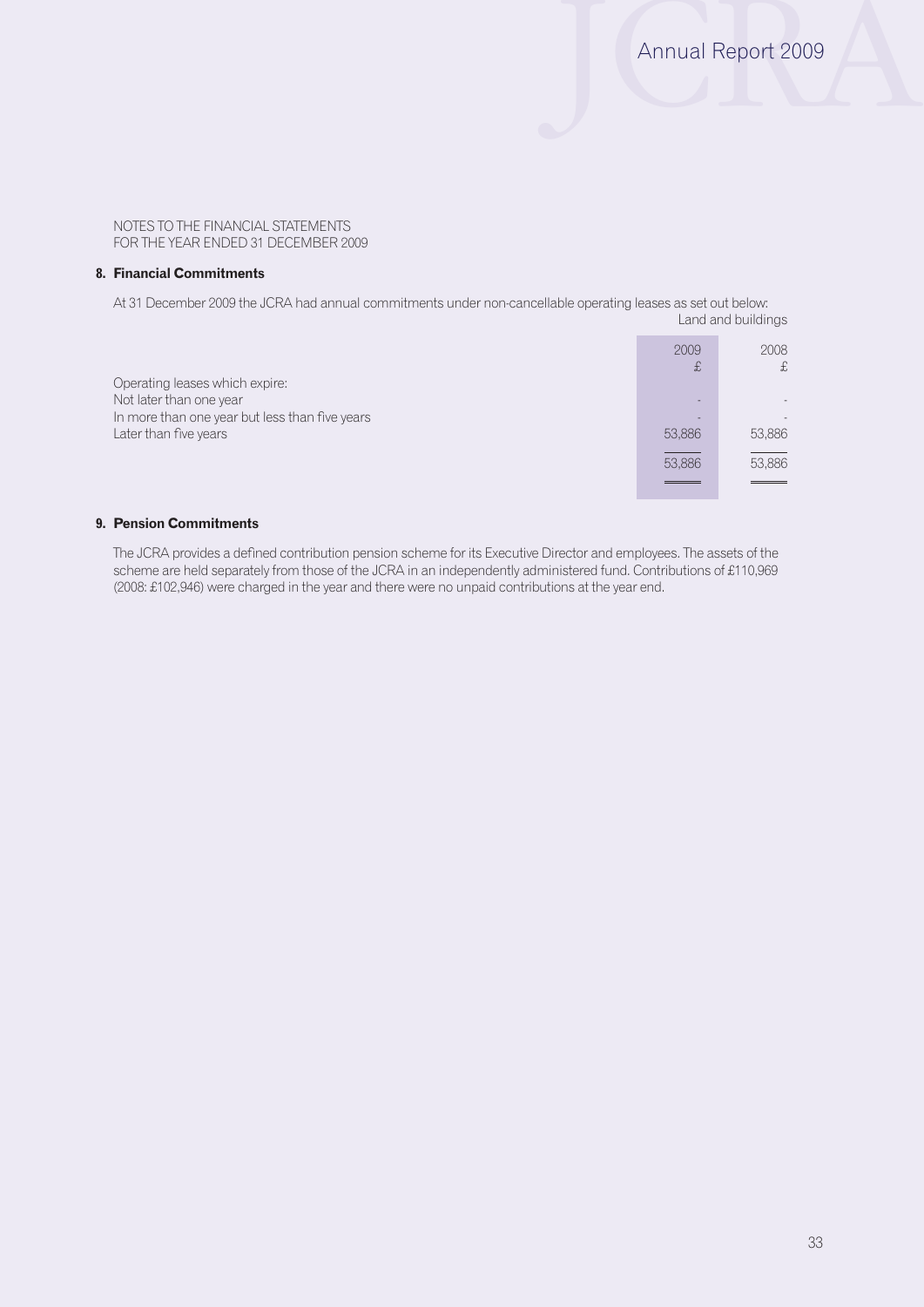#### CORPORATE GOVERNANCE GUIDELINES

#### **The JCRA and the Economic Development Minister (the "Minister")**

The JCRA is an autonomous body and entirely independent in its decision taking from the States of Jersey. But under powers of the Competition Regulatory Authority (Jersey) Law 2001 (the CRA Law), Article 10(1) the Minister, "may give to the Authority written guidance, or general written directions, on matters relating to corporate governance, that is relating to the systems and arrangements by and under which the Authority is directed and controlled". The following are the Corporate Governance Guidelines as agreed between the Minister and the JCRA.

#### **What is Corporate Governance?**

"Corporate Governance is the system by which business corporations are directed and controlled. The corporate governance structure specifies the distribution of rights and responsibilities among different participants in the corporation, such as, the board, managers, shareholders and other stakeholders, and spells out the rules and procedures for making decisions on corporate affairs. By doing this, it also provides the structure through which the company objectives are set, and the means of attaining those objectives and monitoring performance." - OECD April 1999

## **Constitution of the JCRA**

The JCRA is a statutory body corporate established under Article 2 of the CRA Law. The governing body is a Board of Members which directs regulatory, licensing, financial operational and strategic policies of the JCRA.

### **Functions of the JCRA**

The functions of the JCRA are set out in Article 6 of the CRA Law which states:-

- a) The JCRA shall have such functions as are conferred on it by or under this or any other Law or any other enactment.
- b) The JCRA may recognise or establish, or assist or encourage the establishment of, bodies that have expertise in, or represent persons having interests in, any matter concerning competition, monopolies, utilities or any matter connected with the provision of goods and services to which the JCRA's functions relate.
- c) The functions of those bodies shall include one or more of the following
	- i. the provision to the JCRA of advice, information and proposals in relation to any one or more of those matters;
	- ii. the representation of the views of any one or more of those persons.
- d) The JCRA may, on request by the Minister, provide the Minister with reports, advice, assistance and information in relation to any matter referred to in paragraph (b).
- e) The JCRA shall have power to do anything that is calculated to facilitate, or is incidental or conducive to, the performance of any of its functions.

#### **Constitution of the Board**

Article 3 of the CRA Law requires the Board to consist of a Chairman and at least two other members.

Currently the Members of the Board comprise of an Executive Director and three Non-Executive Members. Two of the Members live in Jersey and two in the United Kingdom. Following the death of the Chairman in July 2009 the position is vacant pending appointment by the States of Jersey. Pending this appointment, the rights and obligations of the JCRA, and the performance of its functions, are not affected.

The appointment of Board Members is undertaken by the Minister. Vacancies which arise on the Board are filled through the use of an open and transparent process. The Minister follows the procedures recommended by the Jersey Appointments Commission - a body set up by the States of Jersey to overview all public sector appointments. A vacancy is usually advertised and once a suitable candidate is identified, a recommendation is made to the Minister. Under the provisions of the CRA Law, the appointment of the Chairman is a matter reserved for decision by the States of Jersey on the recommendation of the Minister. The other Board Members are appointed by the Minister after it has consulted with the Chairman. The Minister shall notify the States of the appointments.

On appointment, a Member will receive an induction to the work of the Board and the JCRA. This includes an opportunity to meet all members of staff.

Under the provisions of the CRA Law, Members are appointed for terms not exceeding five years and upon expiry of such period are eligible for reappointment.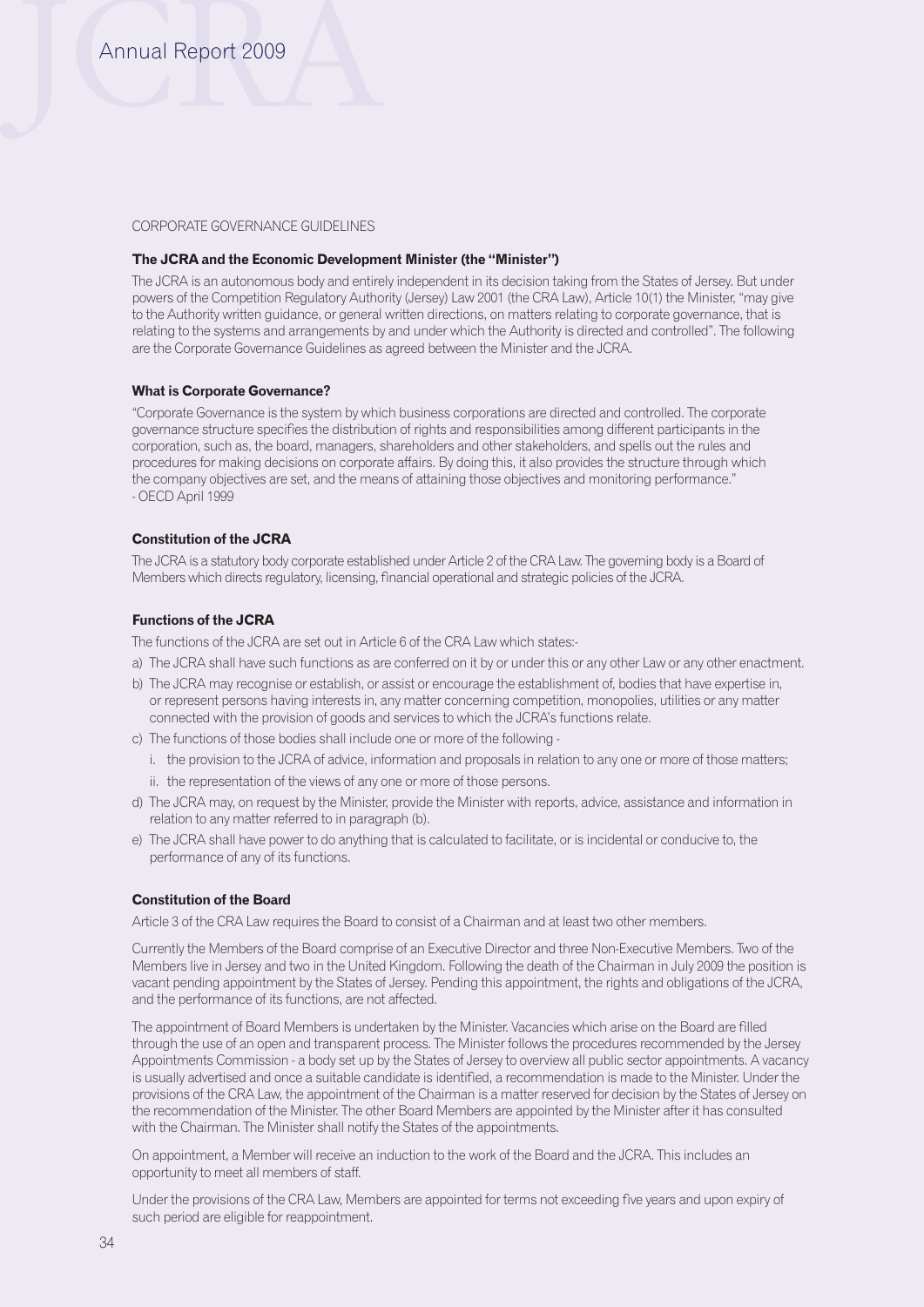#### CORPORATE GOVERNANCE GUIDELINES

#### **Operations of the Board**

The Board sets strategic policy and the implementation of these policies is undertaken by the Executive.

The Board usually meets at least monthly or bi-monthly and will hold additional meetings when circumstances require it. In advance of each meeting, Members are provided with comprehensive briefing papers on the items under consideration. The Board is supported by the Board Secretary who attends and minutes all meetings of the Board. During 2009 the Board met thirteen times.

The quorate number of Members to hold a Board meeting is three, two of which must be Non-Executives, with one acting as Chair.

Article 9 of the CRA Law empowers the Board to delegate any of its powers to the Chairman, one or more Members, or an officer or employee of the JCRA or a committee whose member or members are drawn only from the Members, officers and employees of the JCRA. However, the Board is not authorised to delegate this power of delegation or the function of reviewing any of its decisions.

Customarily, the Board holds an annual away day. This event, which may also be attended by senior staff, is an opportunity for the Board to conduct an evaluation of its performance during the year and discuss strategic issues for the year ahead and possible changes to the modus operandi. The Board did not hold an away day in 2009, however, due to the untimely death of the Chairman.

The Board maintains a strategic plan and annual budget which is prepared by the Executive Director in the last quarter of each year and incorporates, amongst other things any strategic issues raised by the Board at its annual away day, and comments received during public consultation. This is considered by the Board prior to the start of the financial year.

The Board monitors the performance of the JCRA against the strategic plan and annual budget through reports at its regular Board meetings. Performance against budget is monitored by the presentation of quarterly management accounts to the Board and ad-hoc financial presentations as and when appropriate.

The JCRA has agreed a policy on travel with the Economic Development Department.

The last sentence on the page should read The Executive Director makes recommendations to the Minister in respect of fees paid to the Non-Executive Board members.

#### **Committees of the Board**

Article 7(1) of the CRA Law enables the JCRA to establish committees.

The Board has established two committees; an Audit and Risk Committee and a Remuneration Committee. The members of these committees are selected from the Non-Executive Directors and are appointed by the Board.

The key duties of the Audit and Risk Committee are:-

- To review annually the JCRA's application of corporate governance best practice;
- To review the mechanisms for ensuring the effectiveness of the JCRA's internal controls;
- • To review and agree the internal auditor's annual work plan, monitor and review the effectiveness of any internal audit work carried out and review all reports from the internal auditors, monitoring the Executive's responsiveness to the findings and recommendations;
- To meet with the internal auditors at least once a year, without the presence of the Executive;
- • To consider certain matters relating to the external audit of the JCRA's annual financial statements (including reviewing those financial statements prior to their consideration by the Board).

Whilst the Audit and Risk Committee's Charter includes the consideration of the annual appointment of the external auditor, the actual appointment of the auditor is a matter reserved to the Economic Development Minister under Article 17 of the CRA Law.

The members of the Audit and Risk Committee are Robert Foster (Chairman), Richard Povey and Christopher Bright. The Executive Director is expected to attend the meetings of the Audit Committee in an advisory capacity.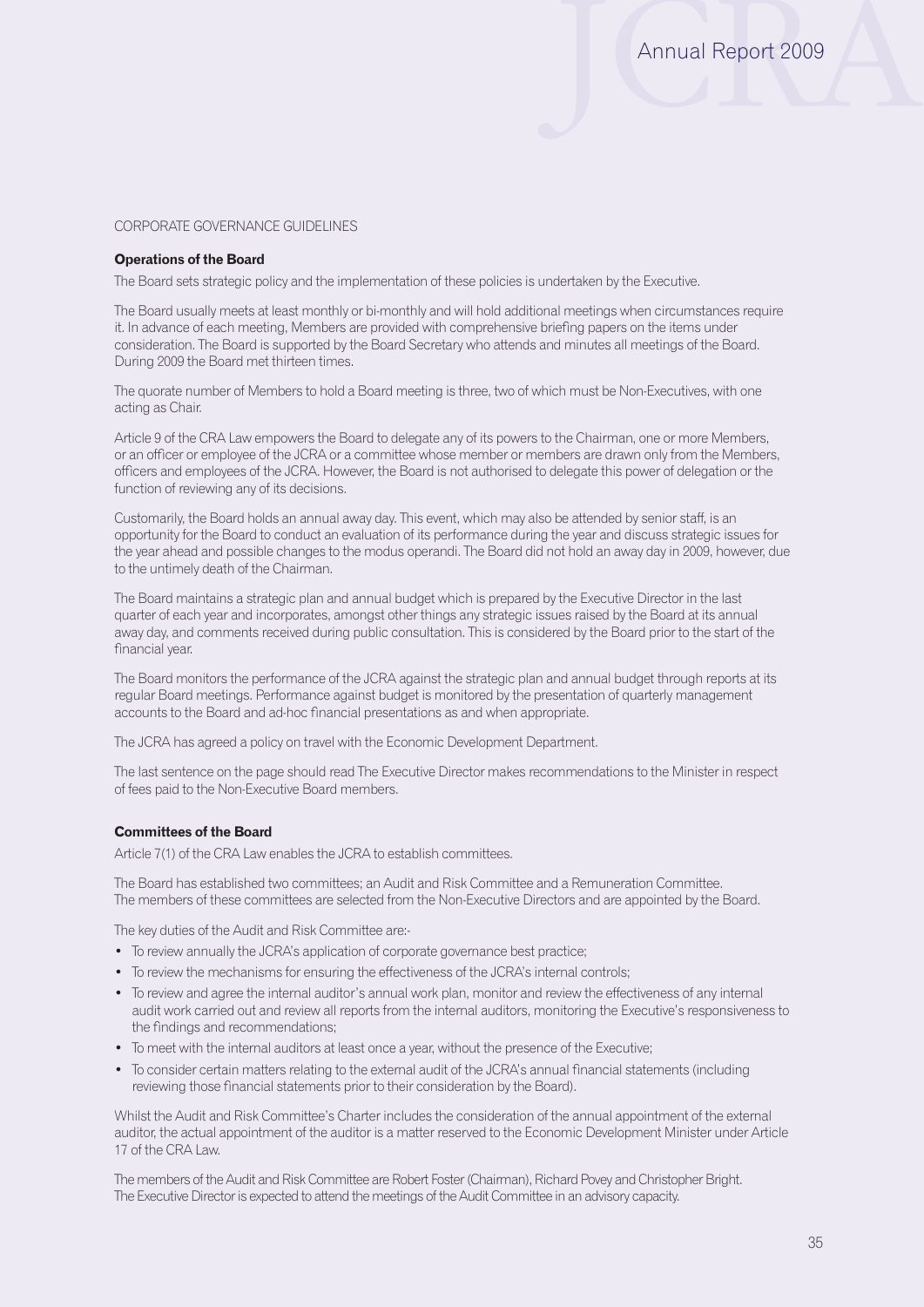# Annual Report 2009

#### CORPORATE GOVERNANCE GUIDELINES

The key duties of the Remuneration Committee are:-

- To consider the remuneration of the Executive Board Member and advise the Minister;
- To agree the budgetary level of the annual pay review for staff taking account of market remuneration analysis;
- To consider and agree any variations to the structure of the remuneration package that may be proposed from time to time.

The members of the Remuneration Committee are Christopher Bright (Chairman), Richard Povey and Robert Foster.

#### **Openness, Integrity and Accountability**

The JCRA abides by the principles of openness, integrity and accountability - and those standards which are widely recognised as being applicable to public service, and to the conduct of all involved in public life.

In the discharge of its duties, the JCRA will ensure:

- That subject to the appropriate level of confidentiality, it maintains an openness in its public affairs, in order that the public can have confidence in the decision-making processes and actions of public service bodies, in the management of the JCRA's activities, and in the Board Members and staff of the JCRA itself;
- • That it maintains at all times an appropriate degree of integrity in the conduct of its affairs. Integrity comprises both straightforward dealing and completeness. The JCRA bases its integrity upon honesty, selflessness and objectivity, and high standards of propriety and probity in the stewardship of its funds and management of its affairs;
- That it is fully accountable in the application of the public funds and that these are properly safeguarded, and are used economically, efficiently and effectively.

The three fundamental principles, defined above in terms of public sector bodies, have been refined to include the findings and recommendations of the Nolan Committee on Standards in Public Life. The JCRA will make its best efforts to abide by Nolan's seven general principles that underpin public life as follows:

- Selflessness
- Integrity
- Objectivity
- Accountability
- Openness
- Honesty
- Leadership

#### **Audit and Accounts**

While the JCRA is an independent body, it is accountable for its overall performance to the States of Jersey through the Minister.

Article 17 of the CRA Law requires that the JCRA shall keep proper accounts and proper records in the accounts and prepare a report and financial statements in respect of each financial year and provide these to the Minister no later than four months after the year end. The Minister shall lay a copy of the financial statements provided before the States as soon as practicable after he receives the report.

It is also a requirement of the CRA Law that the financial statements are audited by auditors appointed by the Treasury and Resources Minister and be prepared in accordance with generally accepted accounting principles.

#### **Other Matters**

Under powers granted by Article 10 of the CRA Law, the Minister may, after first consulting with the JCRA and where it considers that it is necessary in the public interest to do so, give the JCRA written guidance, or general written directions, on matters relating to corporate governance which may include matters relating to corporate governance which may include matters relating to accountability, efficiency and economy of operation of the JCRA.

The Board has a Service Level Agreement with the Minister in respect of the Competition Law grant made from the States of Jersey.